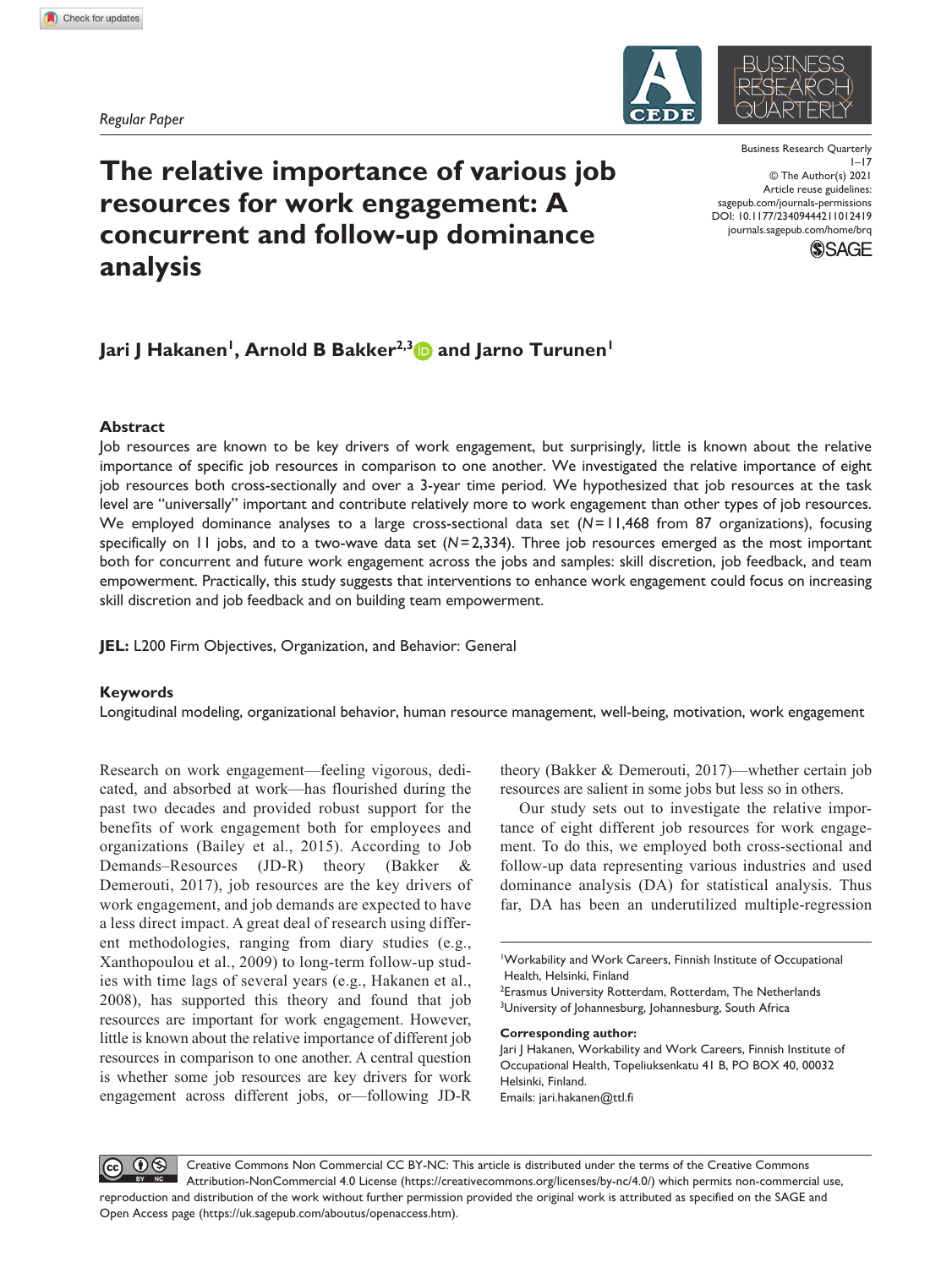approach in occupational psychology and management literature, although its wider use has been advocated to gain an appropriate understanding of the role-played by each predictor in a regression equation (e.g., Tonidandel & LeBreton, 2011). Both theoretically and practically, it would be valuable to identify which job resources are "universally" related to concurrent and future work engagement and which job resources are more context and time specific. Recently, the assumed universality of job resources has also been challenged by asking why, when and for whom job resources are important (Van Veldhoven et al., 2020).

JD-R theory underlines the motivating potential of all job resources and is accordingly unspecific about whether certain job resources could be more important for work engagement than others. In contrast, earlier motivational theories (Hackman & Oldham, 1980; Herzberg et al., 1959) proposed that job resources at the task level are the crucial determinants of employee well-being and motivation. Thus in essence, the unsolved question has remained whether the key drivers of work engagement in different jobs have some general pattern ("universalism") or whether different job resources act as the main contributors to work engagement in different jobs ("context-specificity").

With this study, we aim to contribute to JD-R theory by testing whether certain job resources, that is, task resources are more important drivers of work engagement than other types of job resources, regardless of the job itself. We also tested whether the same job resources are the most important both concurrently and over a 3-year follow-up period. On the basis of earlier motivational theories and recent meta-analyses (e.g., Crawford et al., 2010; Hackman & Oldham, 1980; Halbesleben, 2010; Herzberg et al., 1959; Lesener et al., 2020), we expected task-level job resources to be more important for work engagement than other types of job resources (organization of a job, interpersonal and social, and organizational) regardless of the actual job. Over the past two decades, finding the best ways to boost work/employee engagement has been a highly targeted issue in business and consultancy due to its impact on job performance and other positive outcomes (Schaufeli, 2014). Therefore, identifying the most important drivers of work engagement is also highly valuable for practice.

## **Work engagement in job demands–resources theory**

Work engagement has been defined as "a positive, fulfilling, work-related state of mind that is characterized by vigor, dedication, and absorption" (Schaufeli et al., 2002, p. 74). Thus, engaged workers have high levels of energy and are involved, fully focused on, and happily engrossed in their work. JD-R theory defines job resources as the aspects of a job that help employees meet various job demands, enable the achievement of goals, and promote learning,

growth, and engagement (Demerouti et al., 2001). Job demands, in turn, primarily from the breeding ground for job strain and burnout (Schaufeli & Bakker, 2004).

Job resources may exist at the levels of task (e.g., job autonomy), organization of the job (e.g., role clarity), interpersonal and social relations (e.g., team climate), and the larger organization (e.g., organizational justice) (Bakker & Demerouti, 2007). According to JD-R theory, any job resource may be important for boosting work engagement, whereas (high) job demands are uniquely related to job strain and burnout (Schaufeli & Taris, 2014).

Indeed, research has shown that job resources are the most important predictors of work engagement (Lesener et al., 2019); and that job demands are less important predictors (Halbesleben, 2010; Lesener et al., 2019). More generally, a vast amount of empirical research supports the central proposition in JD-R theory that many different job demands and resources may determine occupational health and well-being. In contrast to earlier stress models (e.g., Karasek, 1979), JD-R theory proposes that every organization or job may be characterized by different job demands and resources. Indeed, in their review of JD-R theory, Schaufeli and Taris (2014) identified no less than 31 different job resources, 12 personal resources, and 30 job demands investigated in previous JD-R studies.

From a methodological point of view, previous studies have often used structural equation modeling and studied job resources by combining a set of job characteristics that indicate a latent "job resource" factor (e.g., Hakanen et al., 2008; Schaufeli & Bakker, 2004; Schreurs et al., 2011; Simbula et al., 2011). Therefore, little is known about the relative importance of each job resource as such. Moreover, several studies have tested the role of individual job resources and their interaction effects on work engagement (e.g., Bakker et al., 2007; Hakanen et al., 2005). Again, these studies have shed light on the positive relationship between job resources and work engagement, but they have focused separately on each job resource and not systematically compared different job resources.

Earlier motivational theories such as the job characteristics theory (JCT; Hackman & Oldham, 1980) and the twofactor theory of motivation (Herzberg et al., 1959) are more restrictive theories than JD-R theory in the sense that they underline the importance of task characteristics for employee motivation. JCT specifies five task-level job characteristics, for example, task variety and feedback, which are considered crucial for positive motivational states. The two-factor theory, in turn, hypothesizes that work characteristics (tasks), advancement and other such proximal job qualities are "satisfiers," whereas supervision, interpersonal resources and, for example, working conditions are "hygiene factors" and as such only potential "dissatisfiers."

These theories currently gain little attention compared to JD-R theory, but interestingly, they at least, to some extent, highlight the strength of JD-R theory, namely its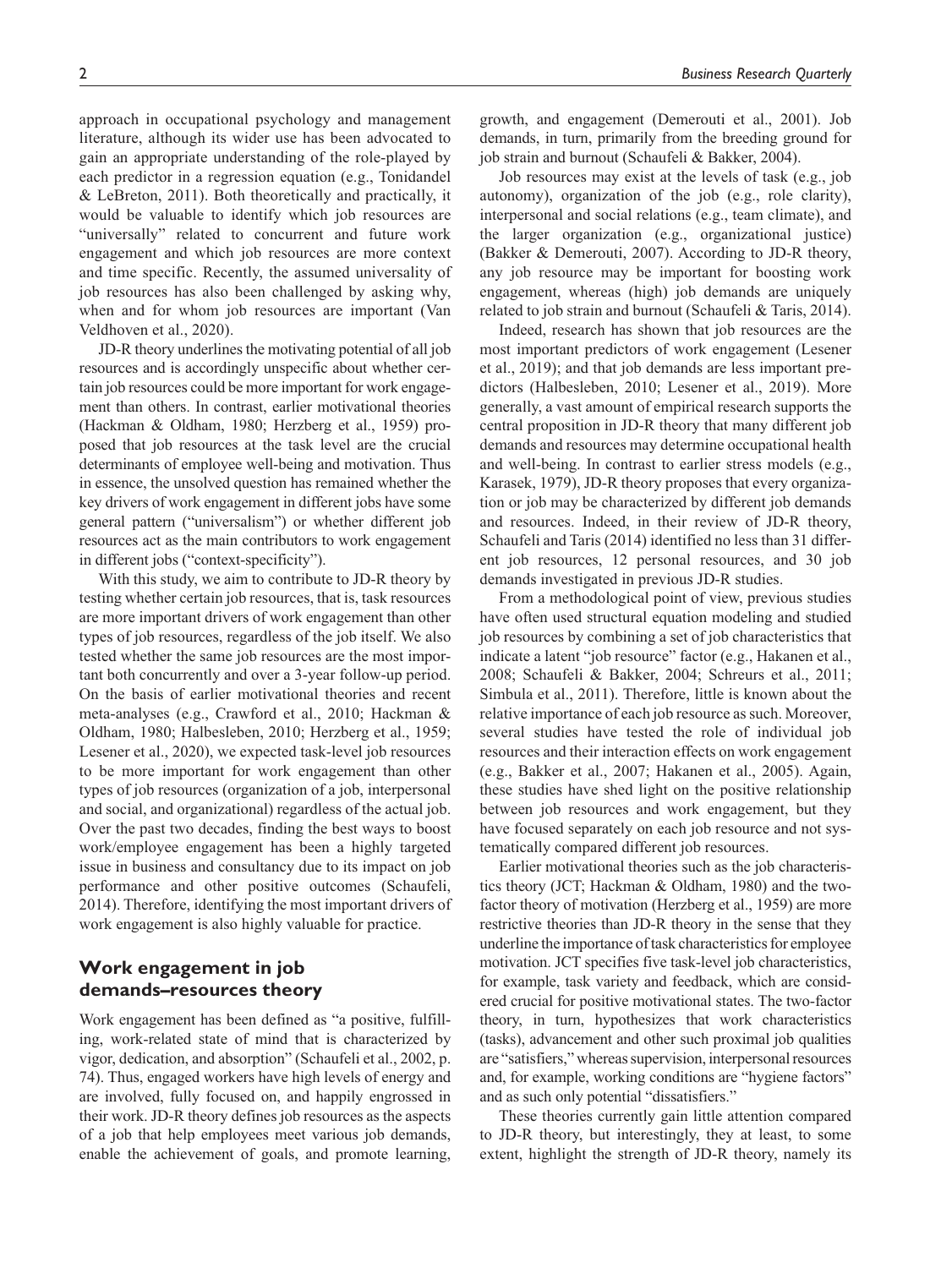flexibility and comprehensiveness, as it covers a much wider range of potential drivers of employee well-being. Importantly however, they also suggest that it may be possible to make more precise predictions of the most important job resources for work engagement.

Empirically, research has indicated that many types of job resources may boost work engagement (Bakker & Demerouti, 2007, 2017). However, based on previous meta-analyses and reviews, it seems that resources at the task level are more salient for work engagement than other job resources. Halbesleben's (2010) meta-analysis found that of the various job resources, feedback had the highest estimated population correlation with both vigor and dedication, the core dimensions of work engagement, followed by job autonomy/control. Social support and organizational climate had somewhat lower correlations with work engagement. Moreover, job demands, such as work overload, were only very weakly related to work engagement.

Similarly, in a meta-analysis by Crawford et al. (2010), work engagement had the highest correlations with job variety, work-role fit, and opportunities for development, but lower correlations with social support and positive climate, and lower although positive correlations with various challenging job demands. Moreover, a work engagement meta-analysis by Christian et al. (2011) found that the highest correlations between job resources and work engagement were for task variety, task significance, and proactive personality. Correlations were somewhat lower for social support, leader–member exchange (LMX) and transformational leadership. Finally, a recent metaanalysis of the drivers of work engagement concluded that the job resources that are most connected to the individual employee (e.g., job control, development opportunities, i.e., task resources) seem to have the strongest impact on work engagement (Lesener et al., 2020).

In summary, based on JD-R theory (Bakker & Demerouti, 2017) and a multitude of research, we can conclude that many different types of job resources are important for work engagement. However, earlier motivational theories and existing meta-analyses suggest that task-level resources may be stronger drivers of work engagement than, for example, interpersonal and organizational resources. As task-related resources have long been considered the motivational attributes of jobs, they have also been studied the most often in the field (Morgeson & Humphrey, 2006; Oldham & Hackman, 2010; Van den Broeck et al., 2016). However, this may have led to other potential motivators in research and job design being ignored, such as social and organizational sources of motivation and well-being (Oldham & Hackman, 2010).

Despite numerous studies of work engagement, thus far, no studies have systematically studied the context/job specificity of the importance of job resources and compared the relative importance of various job resources for work engagement while at the same time controlling for

their influence on each other by partitioning the variance of work engagement into different intercorrelating resources. Therefore, we do not know the unique contribution of the concurrent and long-term determinants (job resources) of work engagement.

Based on JD-R theory and other job-based motivational theories and previous research evidence, we formulated two hypotheses:

**Hypothesis 1**: All job resources contribute to work engagement cross-sectionally across different jobs (Hypothesis 1a) and over time (Hypothesis 1b).

**Hypothesis 2:** Regardless of the job type, job resources at the level of the task contribute relatively more to work engagement than job resources at other levels: organization of a job, interpersonal and social, and organizational, both concurrently (Hypothesis 2a) and over time (Hypothesis 2b).

## **The present study**

To test our hypotheses, we examined eight different job resources. Our choice of the predictors was guided by both theory and practical aims. As JD-R theory posits that job resources can exist at the levels of task, organization of work, interpersonal and social relations, and organizational levels, this study included resources from all these levels. Task resources included job autonomy, skill discretion and job feedback. Role clarity represented a job resource related to the organization of work. As interpersonal and social resources, we focused on friendliness and team empowerment, whereas servant leadership and justice represented organizational resources.

At the task level, the most consistently studied job resources have been job autonomy/job control, that is, being able to make decisions concerning one's job; skill discretion, that is, being able to use skills at work, be creative and learn new things at work; and job feedback, that is, seeing the results of one's accomplishments.

Role clarity, that is, knowing what is expected of oneself and not having to struggle with role ambiguity and conflicts, was the obvious choice to represent the organization of a job as a job resource. The other job resource of this type used in the JD-R literature, namely participation in decision-making, may not have been meaningful for all the employees (such as service support employees in this study).

Job resources representing interpersonal and social relations at work could be either informal and climaterelated or goal-oriented and related to how the work is organized at the group level. Therefore, we chose friendliness and team empowerment to represent these two types of interpersonal resources. Friendliness concerns the extent to which an employee feels they are welcome at work, recognized as a colleague and a person, and met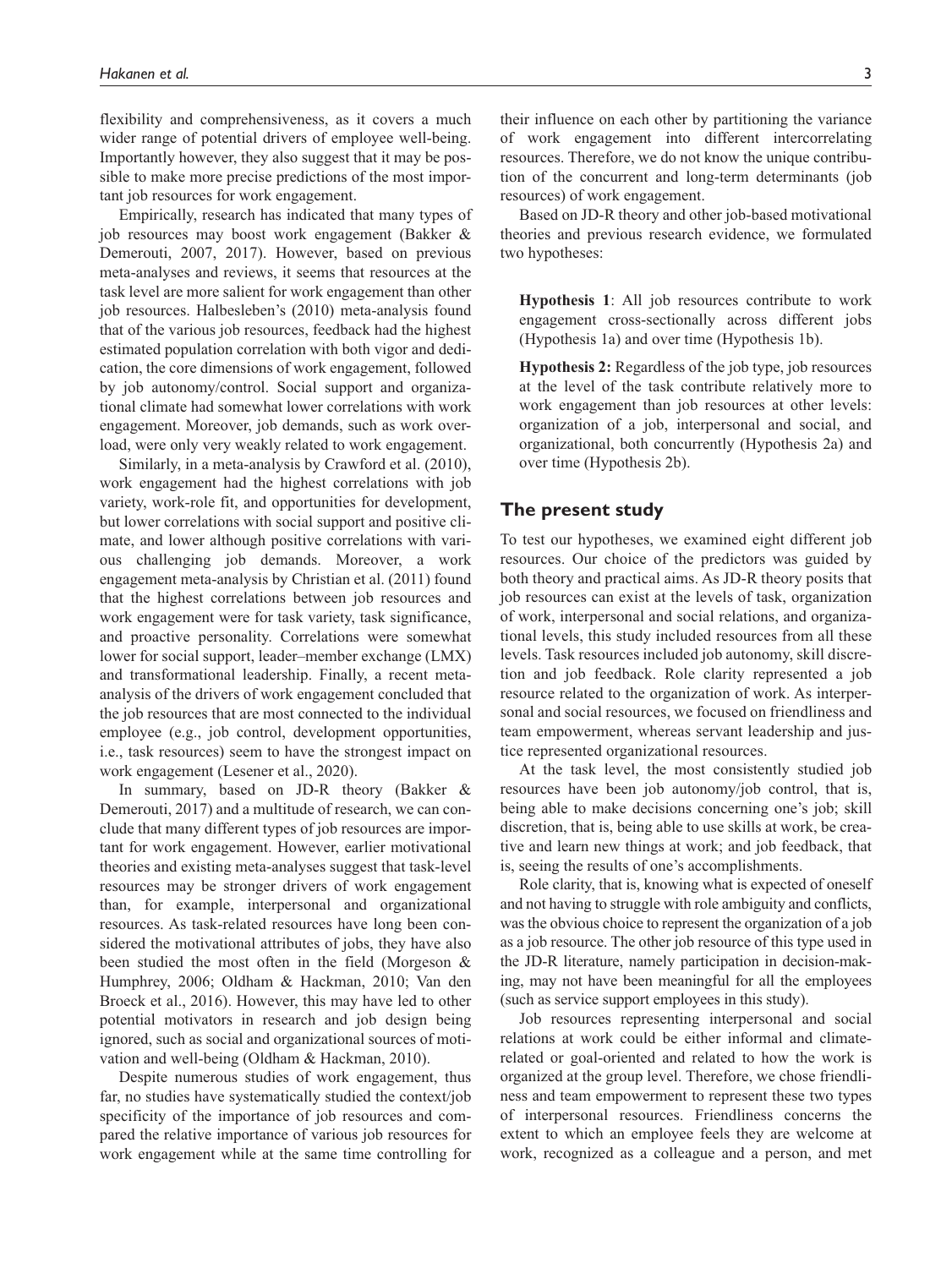with kindness. It was chosen because acts of kindness are likely to boost positive emotions, self-esteem, and confidence, and also be reciprocated among the giver and the receiver, which all in turn may increase work engagement (Hakanen et al., 2014; Schaufeli & Salanova, 2010).

Team empowerment incorporates four elements: potency, meaningfulness, autonomy, and impact (Kirkman & Rosen, 1999). Several team constructs, for example, team potency, self-management, team resilience, and teamwork, may predict work engagement. We chose team empowerment, because it is a multidimensional construct and broader than the other constructs. In addition, conceptually, empowerment (originally an individual-level concept), referring to increased task motivation resulting from an individual's positive orientation to their work role (Spreitzer, 1995), is relevant for work engagement. Although surprisingly little research exists on team empowerment and work engagement, at the team level, team empowerment has been positively related to productivity, proactivity, job satisfaction, customer service, and organizational and team commitment (Kirkman & Rosen, 1999). Therefore, we assumed that it could also be a strong driver of work engagement.

As regards organizational resources, although transformational leadership as a leadership orientation has most often been studied as a predictor of work engagement, we chose servant leadership. This is because servant leadership explicitly focuses on employees and their well-being, potentials, and growth (Mayer, 2010), and because servant leaders operate through the satisfaction of their followers' needs (Van Dierendonck et al., 2014). Servant leadership refers to a leadership mind-set and a set of practices that focus on empowering employees and their positive growth, holding them accountable for their performance, providing direction, and expressing humility, authenticity, and interpersonal acceptance (Van Dierendonck, 2011; Van Dierendonck & Nuijten, 2011). A study by Van Dierendonck et al. (2014) compared the impacts of servant leadership and transformational leadership on employee outcomes and found that although both constructs were positively related to work engagement, servant leadership was more strongly associated with it. In addition, in a recent 18-month follow-up study among Finnish public sector employees (Kaltiainen & Hakanen, 2021), servant leadership predicted a decrease in burnout and an increase in work engagement which further affected positive changes in adaptive performance and task performance.

Another organizational resource in this study was *justice*, here measured as procedural practices (distributing work fairly, respect and appreciation from management, and solving conflicts in a fair way). Organizational justice has been linked to several important outcomes, such as job satisfaction and organizational commitment (Viswesvaran & Ones, 2002), positive affect (Colquitt et al., 2013), and employee health (Elovainio et al., 2010), and we expected it to also be highly likely to contribute to work engagement across jobs.

The practical goal of the study was to help the participating 87 organizations (T1) identify their strengths in terms of job resources and employee well-being so that organizations could better target their own activities to boost employee well-being and motivation. To do this, we provided to several involved organizations a possibility to comment on the scales to be included to guarantee that they were relevant. After that we aimed to choose the types of job resources that were relevant and meaningful in all the participating organizations, and which could be measured but also developed and managed to improve performance (Luthans, 2002).

Methodologically, to gain more robust evidence for our findings, we employed heterogeneous (professions, sectors) cross-sectional data set, and separately focused on 11 specific jobs to gain a deeper and more robust understanding of the potential similarities/differences between jobs. As employees within the same organization are likely to be more similar than those in other organizations, we estimated linear mixed models, adjusted for each organization. In addition, we employed a two-wave data set which enabled us to investigate the importance of each job resource in relation to one another to work engagement over a 3-year follow-up period. The interesting question is whether some job resources gain relatively more salience over a long period of time or whether the rank order of job resources remains the same regardless of time.

## **Methods**

## *Participants*

The data were collected on two occasions in 2011 and 2014. At Time 1 in 2011, either an electronic or a postal survey questionnaire was sent to a total of 20,471 employees of 87 Finnish organizations that had volunteered to participate in the study, resulting in a 56.6% response rate. This sample consisted of employees from various occupations representing different industrial sectors and geographical locations in Finland. All the major sectors were represented: private, state, municipalities, church, and nongovernmental organizations (NGOs).

Of the 87 organizations participating in 2011, 28 volunteered to take part again in 2014. The organizations' large drop-out rate was largely due to organizational changes they had undergone, or other practical reasons such as their own annual job satisfaction surveys taking place simultaneously. All the employees in the 28 organizations received either an electronic or a postal survey questionnaire (*N*=6,989) and 3,912 responded, resulting in a response rate of 55% in 2014 (*N*=3,912). Of these 3,912 respondents, a total of 2,334 respondents participated at both Time 1 and Time 2, forming the two-wave panel sample. The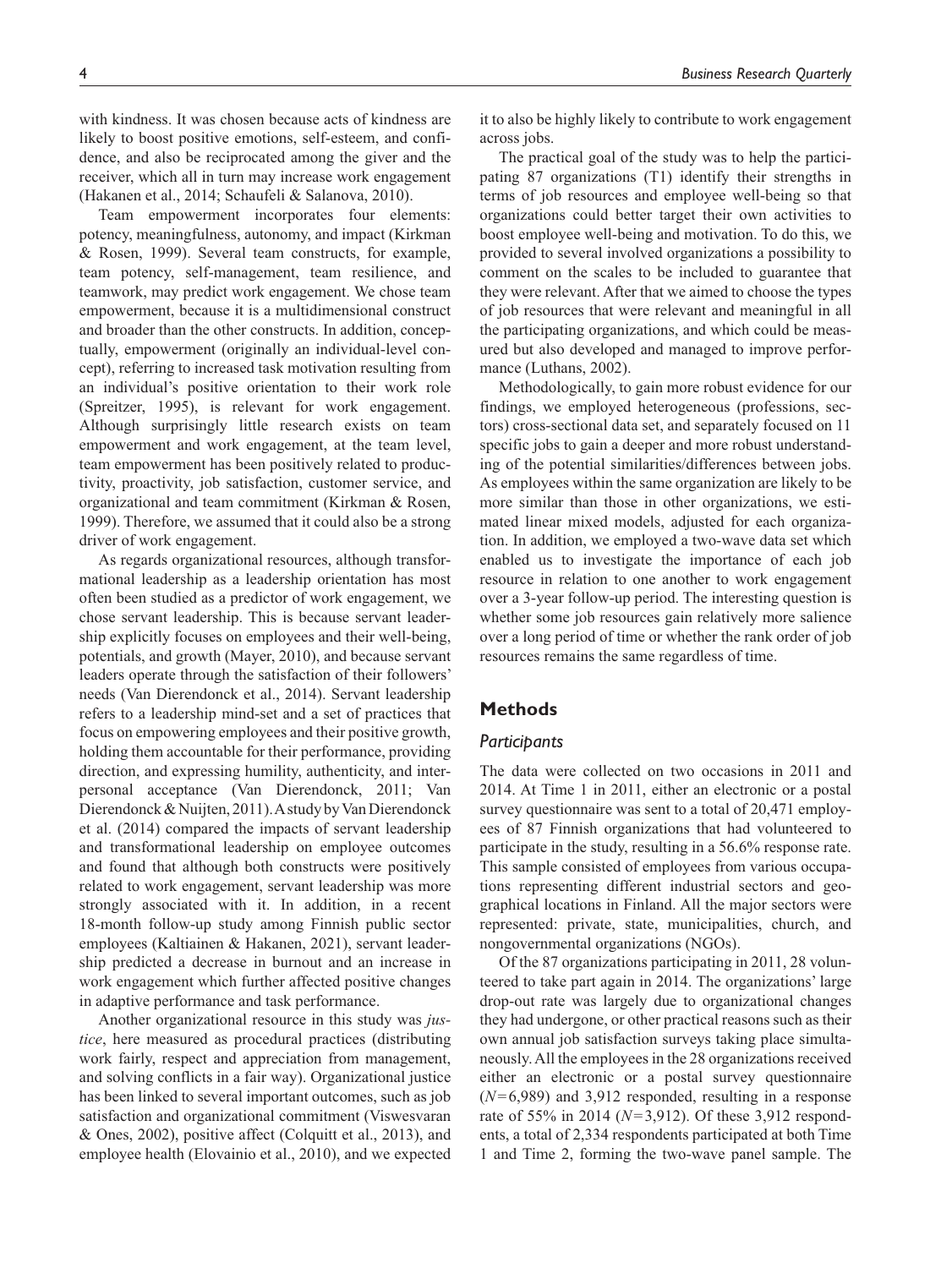3-year follow-up interval was based on practical arrangements such as project funding issues, which were not influenced by the researchers.

From the cross-sectional sample collected at T1, we were able to draw employees representing 11 heterogeneous occupations  $(N=5,785)$  from 70 organizations. These occupations represented the largest occupational groups in the data set. We also chose the occupations because they included a sufficient number of respondents to enable statistical analyses. These occupations were doctors (*n*=147; 39.7%), nurses (*n*=1,051; 61.2%), nursing assistants  $(n=863; 43.6\%)$ , bank and insurance employees  $(n=375;$ 55.3%), IT employees (*n*=243; 65.7%), protection and security employees  $(n=151; 42.1\%)$ , researchers  $(n=386;$ 61.1%), secretaries and assistants  $(n=883; 66.4\%)$ , support service employees (*n*=977; 43.0%), museum and library employees  $(n=320; 63.6\%)$ , and supervisors and managers ( $n=389$ ; 66.5%). They represented different levels of required education and socio-economic status.

The cross-sectional sample at T1 comprised 81.4% women (in the whole study population comprising 87 organizations, 78.4% were female), and the occupations ranged from nursing assistants (98.6% women) to protection and security employees (19.2% women). The mean age of the respondents was 46.5 (*SD*=10.53; in the study population 46.4, *SD*=10.00, respectively). The subsamples were quite representative of the study population in terms of age and gender. Of the 11 job types, only one differed significantly in terms of age (49.9; *SD*=9.8 vs. 49.1; *SD*=10.8 among supportive service employees, thus the respondents were slightly older). Similarly, one job differed in terms of gender (98.6% vs. 97.4% women among nursing assistants, thus slightly more women responded).

As regards the follow-up data, we compared the demographics and the study variables of the participants who responded to the queries at both Time 1 and Time 2 to those who had participated at Time 1 only (*N*=8,239). Women were slightly over-represented in the follow-up data, as 86.9% were women, compared to 79.53% among the nonrespondents,  $\chi^2$  (1)=65.43, *p* < .001. There were no significant age differences. In terms of the eight job resources measured, the mean differences were minor, varying from 0.03,  $F(1) = 2.79$ ,  $p < .05$ , for job feedback to 0.13,  $F(1) = 29.81$ ,  $p < .001$ , for team empowerment, so that participants at both times reported slightly higher levels of job resources. Nonrespondents at T2 also reported slightly less work engagement, 4.78 versus. 4.87;  $F(1) = 13.46$ ,  $p < .001$ . Overall, due to modest differences, we assume that selective drop-out did not bias our results.

## *Measures*

*Work engagement* was assessed using the 9-item version of the Utrecht Work Engagement Scale (UWES; Schaufeli et al., 2006). All the three subscales were measured using

three items. *Vigor* was assessed by, for example, "*At my work, I feel bursting with energy*" ( $\alpha_{T1}$  and  $\alpha_{T2}$  = .90), *dedication* by, for example, "*I am enthusiastic about my job"*  $(\alpha_{T1} = .91 \text{ and } \alpha_{T2} = .93)$ , and *absorption* by, for example, "*I feel happy when I am working intensely*" ( $\alpha_{T1}$ =.87 and  $\alpha_{T2}$ =.89). In the analyses, we used the total score of work engagement ( $\alpha_{T1}$  and  $\alpha_{T2}$ =.95). Items of work engagement were rated on a seven-point scale ranging from 0 ("never") to  $6$  ("always").

*Job resources.* Eight job resources were included in this study. *Job autonomy* was measured using three items, such as "my job allows me to make a lot of decisions on my own" from the Job Content Questionnaire (Karasek, 1979;  $\alpha_{\text{t}}$  and  $\alpha_{\text{t}}$  = .80). *Skill discretion* was measured using four items (e.g., "my job requires that I learn new things") also from the Job Content Questionnaire (Karasek, 1979;  $\alpha_{T1}$ =.84 and  $\alpha_{T2}$ =.85). *Job feedback* was assessed using three items (Hackman & Oldham, 1980;  $\alpha_{T1} = .69$  and  $\alpha_{T2}$ = .72). An example item is "the work itself provides me with information about how well I am performing." *Role clarity* was measured using two self-developed items (correlations between the items,  $r_{T1}$ =.67 and  $r_{T2}$ =.72), for example by asking, "How well are you aware of the tasks and objectives of your own work?" *Justice* ("Is work distributed fairly?") was assessed using four items (Kristensen et al., 2005;  $\alpha_{T1} = .82$  and  $\alpha_{T2} = .84$ ). All the aforementioned job resources were measured using a 5-point scale (1=*very rarely*, 5=*very often*). *Friendliness* (Hakanen et al., 2014) was measured using five items ("My colleagues are friendly toward me";  $\alpha_{\text{II}}$  = .88 and  $\alpha_{T2}$  = .90) with a 6-point scale (1 = rarely/never, 6 = always). *Team empowerment* was assessed using eight items from Kirkman and Rosen (1999;  $\alpha_{T1}$  = .90 and  $\alpha_{T2}$  = .91), covering all four aspects of the measure: team autonomy, potency, meaningfulness, and impact. An example item is "My team determines as a team how things are done in the team." A 7-point point scale was used (1=*strongly disagree*, 7=*strongly agree*). *Servant leadership* (Van Dierendonck & Nuijten, 2011) was assessed using 30 items (e.g., "My manager encourages me to use my talents") covering eight subdimensions of servant leadership, such as empowerment, accountability, humility, and authenticity ( $\alpha_{\text{t1}}$  and  $\alpha_{T2}$ =.95). A 6-point scale was used (1=*strongly disagree*, 6=*strongly agree*).

#### *Statistical analyses*

We employed DA to investigate the relative importance of the eight job resources for the total work engagement score in the whole cross-sectional sample, and separately in each of the 11 job types drawn from Sample 1, using linear mixed models adjusted for each organization. In addition, tests of the relative contributions of job resources at T1 to work engagement at T2 were conducted, controlling for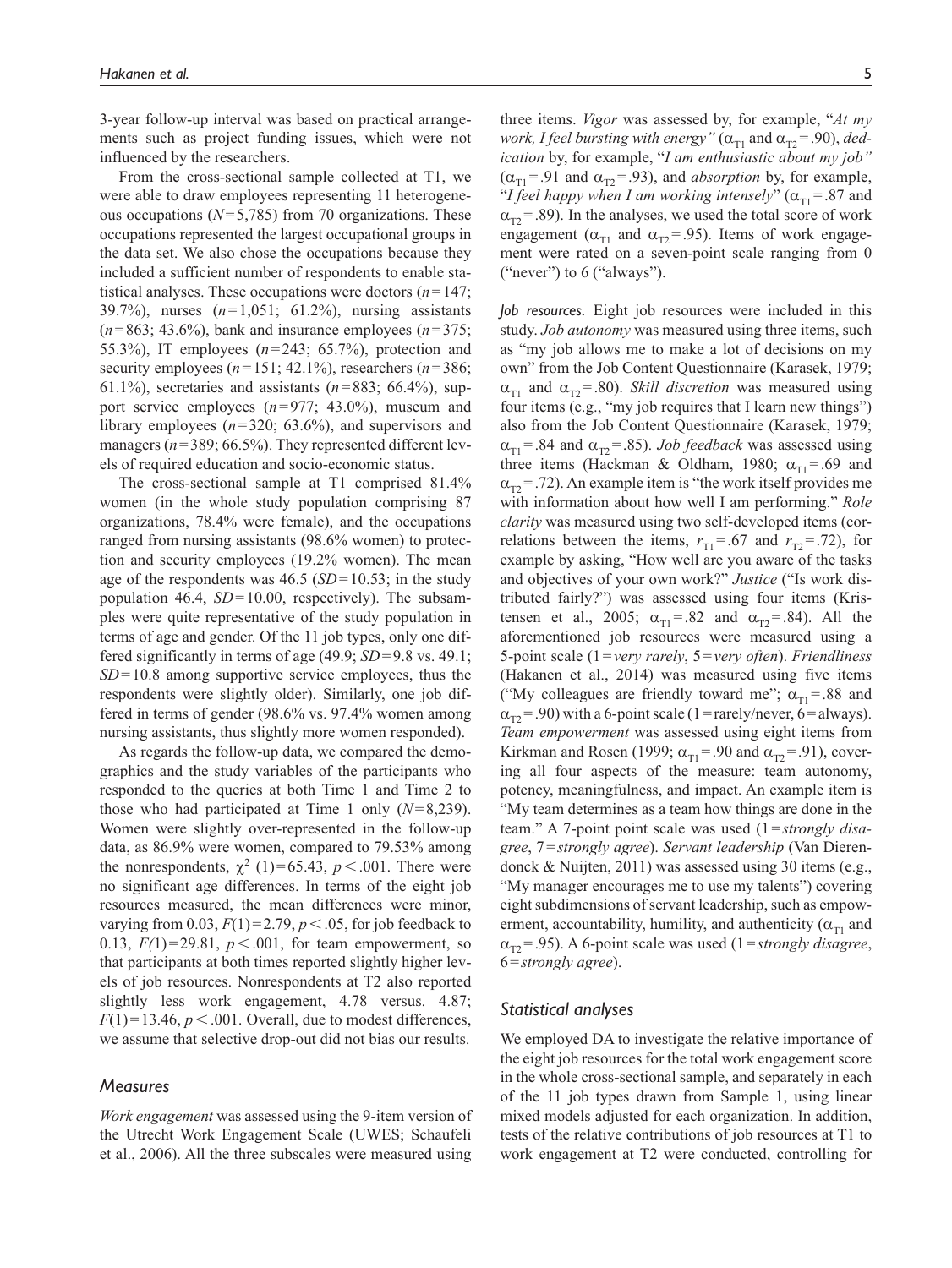work engagement at T1 among those who responded to both surveys.

In the two-wave data analysis, our focus was on the effects of the various job resources on work engagement in the long term. Thus, through cross-sectional analyses, we were able to study whether certain job resources contribute more or less than other job resources to concurrent work engagement. Through two-wave analysis, in turn, we studied whether certain job resources are more or less important for work engagement in the long term.

As the interest was in determining the relative importance of each predictor in the models controlling for random effect (i.e., clustering) in the form of organization, we used the  $R^2$  measure of level 1 derived from the procedure of Snijders and Bosker (1994). Thus, we measured the importance of the predictor in explaining the variation of the dependent variable in the cross-sectional sample, taking into account the clustering of individual participants in the organizations in which the participants were employed.

The DA statistic of interest was General dominance, which defines the relevant importance of predictors in a practically meaningful way. Unlike other DA statistics (conditional and complete), this can almost always be established (Luo & Azen, 2013). Technically, it is derived as the weighted arithmetic average of the marginal contribution to the overall fit statistic for each predictor. The overall fit statistic and contribution is derived by starting from simple models with only one predictor, all the way to models including all predictors. In our case, this statistic described the mean difference of the *R*<sup>2</sup> measure in the regression models of all sizes, including and excluding any predictor, that is, the relative importance of job resources for explaining the greater share of variation in the level of work engagement.

DA is used to overcome the methodological difficulties related to traditional regression models using several correlated predictors (Johnson, 2000). Typically, the predictors' relative importance has been compared by their standardized regression coefficients and sometimes also simply by their bivariate correlations with the outcome of interest. However, the problem with the previous methods may be that the predictors are considerably correlated with each other, which causes multicollinearity problems. A review by Courville and Thompson (2001) found that drawing conclusions regarding important or unimportant predictors on the basis of the statistical significance of standardized regression coefficients led to numerous mistakes. In the latter case comparing bivariate correlations, the importance of predictor variables may change dramatically once the intercorrelations between the predictors are taken into account (Azen & Budescu, 2003). Regression, including stepwise and hierarchical approaches with several overlapping independent variables, may overestimate the importance of the strongest predictors, underestimate the importance

of the less-important predictors, reverse the signs of the predictors (i.e., suppressor effect), and allow slight differences in interpredictor correlations to change the pattern of the derived regression weights (Behson, 2002).

In addition to overcoming multicollinearity problems, DA is particularly useful for comparative purposes when there is a large number of predictors and when the predictors collectively explain a medium or large proportion of the variance in the outcome (Azen & Budescu, 2003; Budescu, 2003). For these reasons, we considered DA to be the appropriate and easy-to-intepret method to determine the relative importance of the predictors for work engagement.

Thus far, DA has only been used occasionally in work and organizational psychology. For example, Behson (2005) compared the relative importance of informal and formal types of work–family support on various affective, intentional and behavioral outcomes and found that means of informal support explained a greater share of variance in employee outcomes such as job satisfaction. O'Brien and Allen (2007) found, using DA, that individual differences accounted for more of the variance associated with organizational citizenship behavior and counterproductive behavior than organizational attitudes. In addition, Miller et al. (2012) compared two measures of organizational justice for predicting several outcomes, for example, group commitment and helping behavior. Although quite rarely applied, DA could provide interesting theoretical and practical insights into many questions in management, business, and work and organizational psychology.

Before the dominance analyses, we calculated the intraclass correlations (ICCs) of the scales to investigate the extent to which employees working in the same organization resembled each other in terms of our study variables. The ICC provides an estimate of the proportion of the total variance in an observed variable that is due to betweengroup differences (Heck, 2001). The ICC coefficients had an average value of 4% (ranging from 2.8% for role clarity to 5.6% for justice) which can be considered a low to moderate grouping effect (Hox, 2002). Therefore, in the individual-level dominance analyses, we took into account the nested nature of the data using mixed-effect regression with wrapper "mixdom" in Stata's DOMIN module (Luchman, 2015). As our interest was in the relative importance of the predictors in the mixed models controlling for the clustering of the employees in different organizations, we exploited the  $R^2$  measure of level 1, derived from the convention of Snijders and Bosker (1994) and Luo and Azen (2013) in modeling the importance of the predictor in the hierarchical models.

In addition to controlling for the impact of the organization, we included age and gender in the DA models, as the age and gender distributions varied in the different jobs in this study, and age has correlated positively with work engagement, and female employees have reported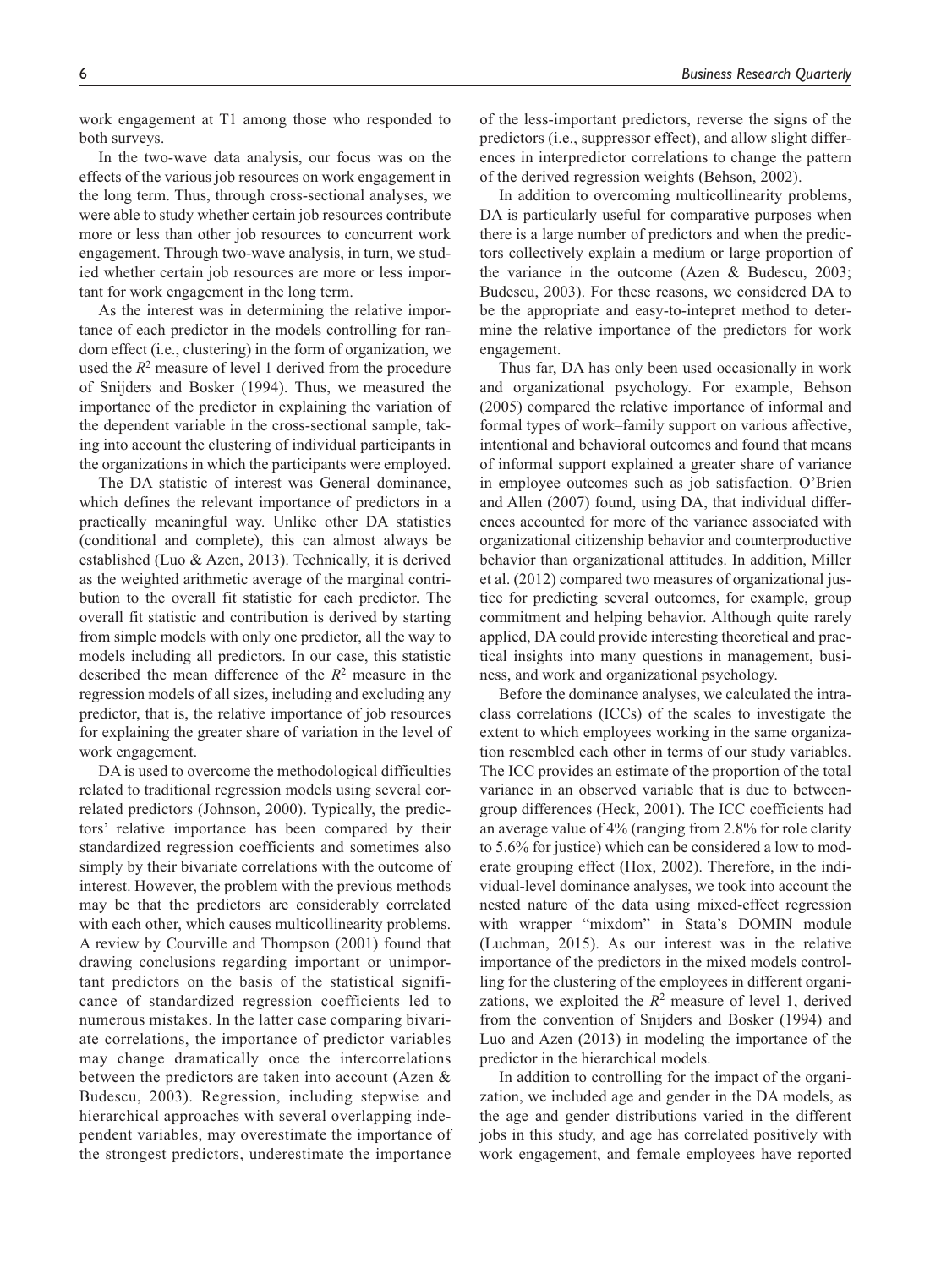slightly higher levels of engagement than men (Hakanen et al., 2019).

## **Results**

#### *Preliminary analyses*

We tested the measurement model (MM) using eight job resources and work engagement to explore whether the latent variables could be distinguished from each other. The fit indices of the MM were reasonably good  $(\chi^2)$  $(704)=21,969.92$ , comparative fit index  $[CFI]=.91$ , incremental fit index [IFI]=.91, normed fit index [NFI]=.91, and root mean square error of approximation [RMSEA]=.056 (Browne & Cudeck, 1993; Hu & Bentler, 1999). The modification indices revealed no cross-loadings between different factors and that fit indices could have been improved by freeing the error correlations of a few indicators within their respective factor.

Table 1 shows the intercorrelations of the study variables both in the cross-sectional sample (*N*=11,468) and in the follow-up data  $(N=2,334)$ . The intercorrelations between different job resources and the three dimensions of work engagement in the cross-sectional data set varied between .22 and .52. The intercorrelations between T1 job resources and the work engagement dimensions at T2 varied from .17 (friendliness at T1 and absorption at T2) to .41 (skill variety, job feedback, and team empowerment at T1 and dedication at T2).

## *Dominance analyses*

*Do all job resources contribute to work engagement crosssectionally in the whole sample and across jobs?* Table 2 presents the results of the cross-sectional DA (general dominance) for the total score of work engagement  $(N=11,468)$  as well as the results of the follow-up analysis (*N*=2,334). Cross-sectional sample explained 39% of variance in work engagement: job resources contributed 94.3% and demographics (age and gender) 5.7% to the explained variance in work engagement. All job resources contributed to work engagement at varying degrees: from 5.0% (job autonomy) to 22.9% (skill discretion) out of the all explained variance. In addition, focusing specifically on different jobs in the cross-sectional data set all job resources, albeit to different degrees, contributed to work engagement in all eleven jobs (Table 3). These results support Hypothesis 1a.

*Do all job resources contribute to work engagement over time?* Moreover, also over time each job resource at T1 contributed to work engagement at T2 after controlling for the impact of the covariates and baseline work engagement (Table 2). The whole model explained 41% of variance in work engagement. Baseline work engagement explained nearly two thirds of the variance in work engagement 3years later, while demographics contributed 1.6% and job resources at T1 one-third (33.1%) to explaining variance in work engagement at T2. Specifically, job resources at T1 contributed from 1.8% (role clarity) to job feedback (7.9%) out of all the explained variance. Thus, these findings support Hypothesis 1b that all job resources contributed to future work engagement even after controlling for work engagement at T1.

*Are task-level resources more important than other types of job resources for work engagement cross-sectionally and across jobs?* The DA findings in the whole cross-sectional sample at T1 (*N*=11,468) presented in Table 2 indicated that skill discretion was the most important predictor of work engagement: Of all the explained variance in work engagement, skill discretion contributed 22.9%. After this, job feedback (%  $R^2 = 19.2\%$ ) and team empowerment (%  $R^2 = 17.4\%$ ) contributed most to work engagement. After these three job resources, justice (%  $R^2 = 10.3\%$ ) and servant leadership (%  $R^2 = 8.2$ %) were next in the rank order. Finally, friendliness (%  $R^2 = 5.9\%$ ), role clarity (%  $R^2$ =5.5%), and job autonomy (%  $R^2$ =5.0%) also contributed to work engagement, but clearly less so than the other job resources.

Table 3 presents the DA results from 11 different jobs (*N*=5,785) for work engagement, drawn from the whole cross-sectional sample. These job-specific results lend robust support to the previous results regarding the most important contributors to work engagement. Although there were some fluctuations in rank order between the different job resources, again skill discretion (%  $R^2$  varied between 29.6% among the support service employees and 15.9% among the protection and security employees), job feedback  $(\frac{6}{6} R^2)$  varied between 25.6% among museum and library employees and 10.5% among doctors), and team empowerment (%  $R^2$  varied between 25.3% among doctors and 12.4% among managers) contributed most to explaining the variance in work engagement. Skill discretion was ranked among the three most important job resources in all the 11 jobs, and as the most important job resource in five jobs. Both job feedback and team empowerment were among the three top job resources in 10 out of the 11 jobs and fourth in one job.

On average, the fourth and fifth most important contributions to work engagement were made by two organizational resources, namely servant leadership  $(% R<sup>2</sup>$  varied between 18.4% among doctors and 5.1% among protection and security employees) and justice  $(\frac{6}{6} R^2)$  varied between 15.0% among managers and 4.3% among doctors). Their rank order varied considerably between third (doctors, bank, and insurance employees) and eighth place (protection and security employees) for servant leadership, and between third (managers) and sixth place (doctors, bank, and insurance employees) for justice.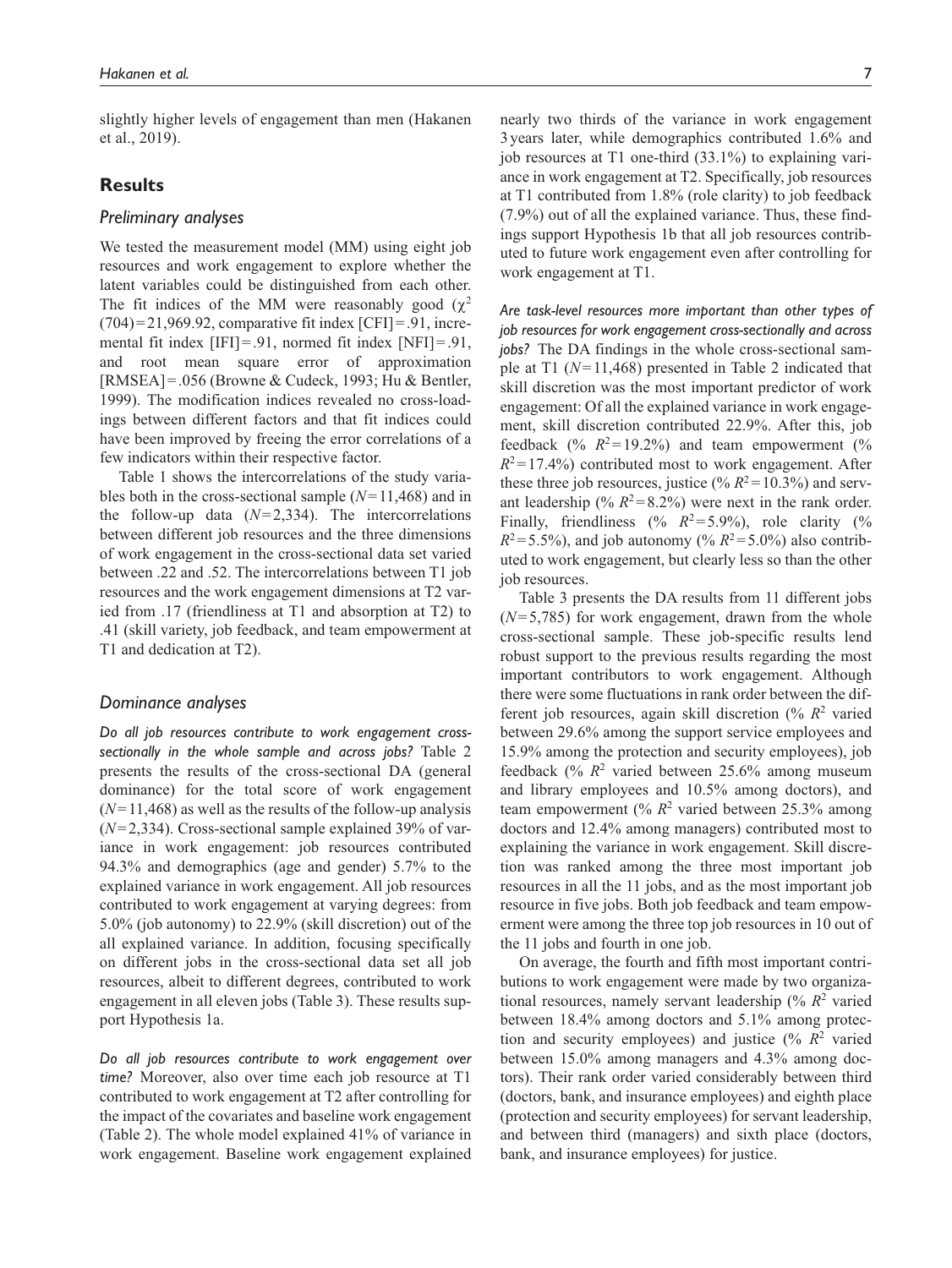| the diagonal $(N=2,334)$           |                            |                                   |             |                                                   |                                                                                                                                     |                             |                                                                                                                                                                                                                                                                                                                                                                                                                         |        |               |                                             |    |                                                       |              |                                       |                                       |                                                           |                                                 |                                             |             |
|------------------------------------|----------------------------|-----------------------------------|-------------|---------------------------------------------------|-------------------------------------------------------------------------------------------------------------------------------------|-----------------------------|-------------------------------------------------------------------------------------------------------------------------------------------------------------------------------------------------------------------------------------------------------------------------------------------------------------------------------------------------------------------------------------------------------------------------|--------|---------------|---------------------------------------------|----|-------------------------------------------------------|--------------|---------------------------------------|---------------------------------------|-----------------------------------------------------------|-------------------------------------------------|---------------------------------------------|-------------|
| Variables                          | $\mathsf{M}_{\mathsf{T}1}$ | $\mathfrak{B}_{\bar{\mathbb{F}}}$ | $\bar{\xi}$ | $\overline{\mathfrak{s}}_{\overline{\mathsf{r}}}$ | $\mathbb{X}_{\Gamma^2}$                                                                                                             | $\mathsf{SD}_{\mathsf{T2}}$ | $\equiv$                                                                                                                                                                                                                                                                                                                                                                                                                | $\sim$ | $\dot{ }$     | 4.                                          | j, | ۰ó                                                    | $\mathbf{r}$ | ∞                                     | ö                                     | $\overline{\circ}$                                        | Ξ                                               | Ξ,                                          | $\bar{a}$   |
|                                    | T1 sample                  |                                   |             | Two-wave sample                                   |                                                                                                                                     |                             |                                                                                                                                                                                                                                                                                                                                                                                                                         |        |               |                                             |    |                                                       |              |                                       |                                       |                                                           |                                                 |                                             |             |
| . Age                              | 46.21                      | 10.50                             | 45.99       | 9.51                                              |                                                                                                                                     |                             |                                                                                                                                                                                                                                                                                                                                                                                                                         | 3      |               |                                             |    |                                                       |              |                                       |                                       |                                                           |                                                 |                                             | <u>ိ</u>    |
| .Gender                            | $\frac{1}{8}$              | 39                                | $\tilde{=}$ | 74                                                | $9.2$<br>$1.3$<br>$3.8$<br>$3.8$<br>$4.3$<br>$5.8$<br>$5.8$<br>$5.8$<br>$5.8$<br>$5.8$<br>$5.8$<br>$5.8$<br>$5.7$<br>$5.8$<br>$5.7$ | 9.488888298882793           |                                                                                                                                                                                                                                                                                                                                                                                                                         |        | $\frac{1}{2}$ | $\ddot{\circ}$ $\dot{\circ}$ $\ddot{\circ}$ |    | 2 3 3 3 4 2 3 4 5 5 6 7 6 7 6 7 6 7 6 7 6 7 6 7 6 7 7 |              | 5334848                               | <b>20042304</b><br>20042304           | 0 3 5 5 4 5 6 7 6 7 6                                     | 0 2 3 4 5 6 7 8 9 8 9 8 9 8 9 8 9 8 9 8 9 9 9 9 | 8 2 3 3 4 5 6 7 8 9 8 9 8 9 9 9 9 9 9 9 9 9 |             |
| 3. Job autonomy <sub>TI</sub>      | 3.63                       | 88                                | 3.59        | 88                                                |                                                                                                                                     |                             |                                                                                                                                                                                                                                                                                                                                                                                                                         |        |               |                                             |    |                                                       |              |                                       |                                       |                                                           |                                                 |                                             |             |
| 4. Skill discretion <sub>TI</sub>  | 3.82                       | 55                                | 3.86        | 94                                                |                                                                                                                                     |                             | $8, 8, \frac{1}{2}, \frac{1}{2}, \frac{1}{2}, \frac{1}{2}, \frac{1}{2}, \frac{1}{2}, \frac{1}{2}, \frac{1}{2}, \frac{1}{2}, \frac{1}{2}, \frac{1}{2}, \frac{1}{2}, \frac{1}{2}, \frac{1}{2}, \frac{1}{2}, \frac{1}{2}, \frac{1}{2}, \frac{1}{2}, \frac{1}{2}, \frac{1}{2}, \frac{1}{2}, \frac{1}{2}, \frac{1}{2}, \frac{1}{2}, \frac{1}{2}, \frac{1}{2}, \frac{1}{2}, \frac{1}{2}, \frac{1}{2}, \frac{1}{2}, \frac{1}{$ |        |               |                                             |    |                                                       |              |                                       |                                       |                                                           |                                                 |                                             |             |
| 5. Job feedback <sub>TI</sub>      | 3.77                       | \$                                | 3.78        |                                                   |                                                                                                                                     |                             |                                                                                                                                                                                                                                                                                                                                                                                                                         |        |               |                                             |    |                                                       |              |                                       |                                       |                                                           |                                                 |                                             |             |
| 6. Role clarity <sub>TI</sub>      | 4.19                       | $\overline{r}$                    | 4.25        | $\frac{8}{3}$                                     |                                                                                                                                     |                             |                                                                                                                                                                                                                                                                                                                                                                                                                         |        |               |                                             |    |                                                       |              |                                       |                                       |                                                           |                                                 |                                             |             |
| '. Friendliness <sub>TI</sub>      | 4.73                       | S                                 | 4.80        | 5                                                 |                                                                                                                                     |                             |                                                                                                                                                                                                                                                                                                                                                                                                                         |        |               |                                             |    |                                                       |              |                                       |                                       |                                                           |                                                 |                                             |             |
| 8. Team empowerment <sub>ri</sub>  | 5.31                       | S                                 | 5.37        | 98                                                |                                                                                                                                     |                             |                                                                                                                                                                                                                                                                                                                                                                                                                         |        |               |                                             |    |                                                       |              |                                       |                                       |                                                           |                                                 |                                             |             |
| Servant leadership <sub>ri</sub>   | 4.13                       | $\overline{76}$                   | 4.22        | $\ddot{z}$                                        |                                                                                                                                     |                             |                                                                                                                                                                                                                                                                                                                                                                                                                         |        |               |                                             |    |                                                       |              |                                       |                                       |                                                           |                                                 |                                             |             |
| $10.$ Justice <sub>T1</sub>        | 3.17                       | $\overline{\infty}$               | 3.24        | ဆ္တ                                               |                                                                                                                                     |                             |                                                                                                                                                                                                                                                                                                                                                                                                                         |        |               |                                             |    |                                                       |              |                                       |                                       |                                                           |                                                 |                                             |             |
| $1.$ Vigor $_{\rm T1}$             | 4.80                       | $\frac{10}{10}$                   | 4.86        | $\frac{12}{11}$                                   |                                                                                                                                     |                             |                                                                                                                                                                                                                                                                                                                                                                                                                         |        |               |                                             |    |                                                       |              |                                       |                                       |                                                           |                                                 |                                             |             |
| 2. Dedication <sub>TI</sub>        | 4.86                       | $\overline{.}4$                   | 4.92        | S.                                                |                                                                                                                                     |                             |                                                                                                                                                                                                                                                                                                                                                                                                                         |        |               |                                             |    |                                                       |              |                                       |                                       |                                                           |                                                 |                                             |             |
| 3. Absorption <sub>TI</sub>        | 4.79                       | $\frac{9}{2}$                     | 4.84        | $\ddot{a}$                                        |                                                                                                                                     |                             |                                                                                                                                                                                                                                                                                                                                                                                                                         |        |               |                                             |    |                                                       |              |                                       |                                       |                                                           |                                                 |                                             |             |
| 4. Job autonomy $_{\rm T2}$        |                            |                                   |             |                                                   |                                                                                                                                     |                             |                                                                                                                                                                                                                                                                                                                                                                                                                         |        |               |                                             |    |                                                       |              | 5 5 5 6 7 7 7 8 9 9 9 9 9 9 9 9 9 9 9 | G S 4 5 6 7 6 7 6 7 6 7 6 7 6 7 6 7 7 | <b>\$ \$ \$ \$ \$ \$ \$ \$ \$ \$ \$ \$ \$ \$ \$ \$ \$</b> |                                                 |                                             |             |
| 5. Skill discretion <sub>12</sub>  |                            |                                   |             |                                                   |                                                                                                                                     |                             |                                                                                                                                                                                                                                                                                                                                                                                                                         |        |               |                                             |    |                                                       |              |                                       |                                       |                                                           |                                                 |                                             |             |
| 6. Job feedback $_{T2}$            |                            |                                   |             |                                                   |                                                                                                                                     |                             |                                                                                                                                                                                                                                                                                                                                                                                                                         |        |               |                                             |    |                                                       |              |                                       |                                       |                                                           |                                                 |                                             |             |
| 7. Role clarity $_{T2}$            |                            |                                   |             |                                                   |                                                                                                                                     |                             |                                                                                                                                                                                                                                                                                                                                                                                                                         |        |               |                                             |    |                                                       |              |                                       |                                       |                                                           |                                                 |                                             |             |
| 8. Friendliness $_{\text{T2}}$     |                            |                                   |             |                                                   |                                                                                                                                     |                             |                                                                                                                                                                                                                                                                                                                                                                                                                         |        |               |                                             |    |                                                       |              |                                       |                                       |                                                           |                                                 |                                             |             |
| 9. Team empowerment $_{\rm T2}$    |                            |                                   |             |                                                   |                                                                                                                                     |                             |                                                                                                                                                                                                                                                                                                                                                                                                                         |        |               |                                             |    |                                                       |              |                                       |                                       |                                                           |                                                 |                                             |             |
| 20. Servant leadership $_{\rm T2}$ |                            |                                   |             |                                                   |                                                                                                                                     |                             |                                                                                                                                                                                                                                                                                                                                                                                                                         |        |               |                                             |    |                                                       |              |                                       |                                       |                                                           |                                                 |                                             |             |
| 21. Justice $_{T2}$                |                            |                                   |             |                                                   |                                                                                                                                     |                             |                                                                                                                                                                                                                                                                                                                                                                                                                         |        |               |                                             |    |                                                       |              |                                       |                                       |                                                           |                                                 |                                             |             |
| 22. $V_i$ gor <sub>72</sub>        |                            |                                   |             |                                                   |                                                                                                                                     |                             |                                                                                                                                                                                                                                                                                                                                                                                                                         |        |               |                                             |    |                                                       |              |                                       |                                       |                                                           |                                                 |                                             |             |
| 23. Dedication <sub>T2</sub>       |                            |                                   |             |                                                   |                                                                                                                                     |                             |                                                                                                                                                                                                                                                                                                                                                                                                                         |        |               |                                             |    |                                                       |              |                                       |                                       |                                                           |                                                 |                                             |             |
| 24. Absorption <sub>T2</sub>       |                            |                                   |             |                                                   |                                                                                                                                     |                             |                                                                                                                                                                                                                                                                                                                                                                                                                         |        |               |                                             |    |                                                       |              |                                       |                                       |                                                           |                                                 |                                             |             |
|                                    |                            |                                   |             |                                                   |                                                                                                                                     |                             |                                                                                                                                                                                                                                                                                                                                                                                                                         |        |               |                                             |    |                                                       |              |                                       |                                       |                                                           |                                                 |                                             | (Continued) |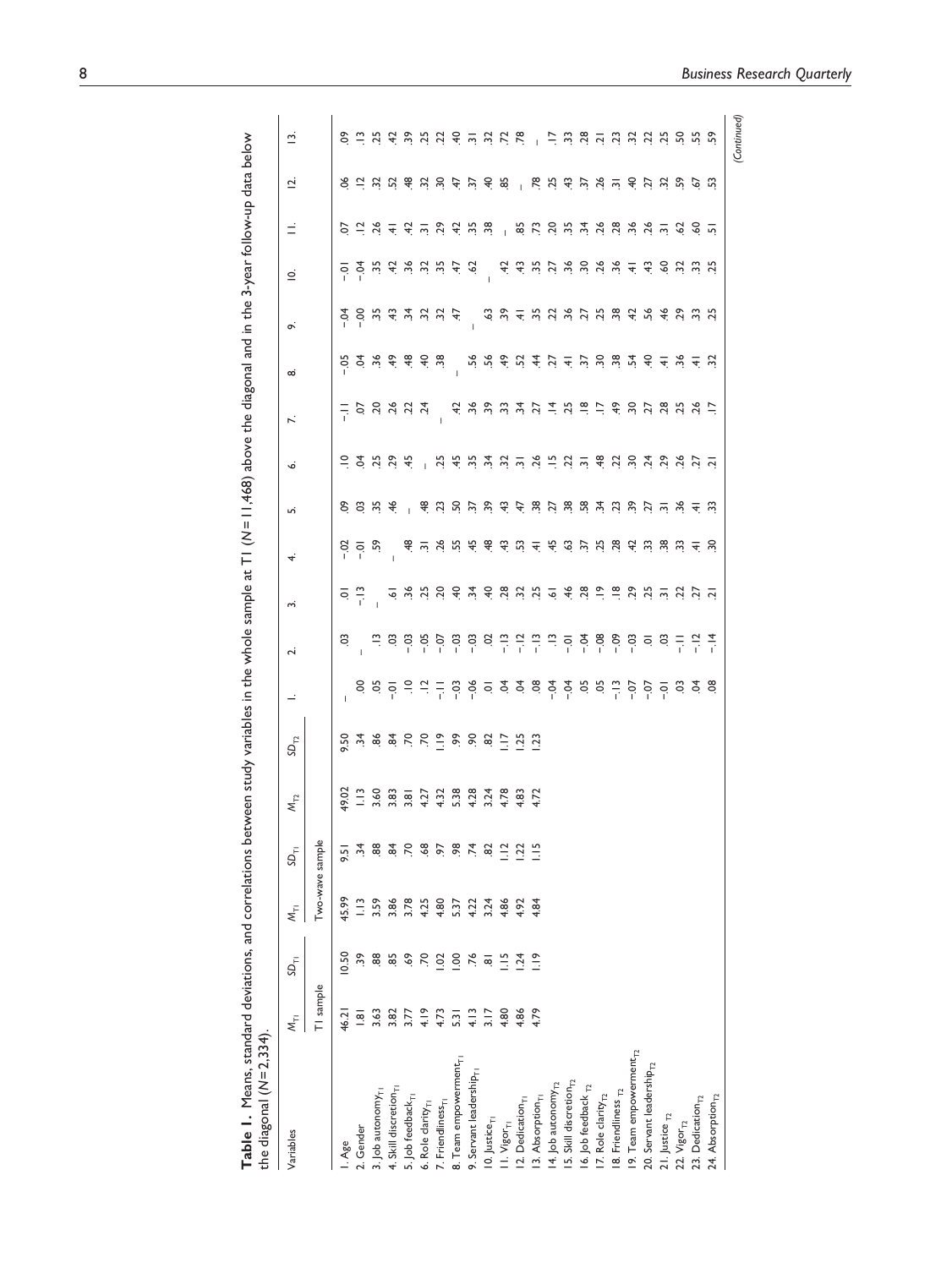| Table I. (Continued)                             |    |                |                        |                          |                                                                                                                               |                                   |                 |                |        |     |     |  |
|--------------------------------------------------|----|----------------|------------------------|--------------------------|-------------------------------------------------------------------------------------------------------------------------------|-----------------------------------|-----------------|----------------|--------|-----|-----|--|
| Variables                                        | 4. | $\overline{a}$ | $\bar{\mathcal{R}}$    | ΙŃ.                      | ≝                                                                                                                             | <u>െ</u>                          | 20.             | $\overline{2}$ | 22.    | 23. | 24. |  |
| 3. Job autonomy $_{71}$                          |    |                |                        |                          |                                                                                                                               |                                   |                 |                |        |     |     |  |
| 4. Skill variety <sub>T1</sub>                   |    |                |                        |                          |                                                                                                                               |                                   |                 |                |        |     |     |  |
| 5. Job feedback $_{\mathsf{T}\textsc{i}}$        |    |                |                        |                          |                                                                                                                               |                                   |                 |                |        |     |     |  |
| 6. Role clarity $_{\mathsf{T}\textsc{l}}$        |    |                |                        |                          |                                                                                                                               |                                   |                 |                |        |     |     |  |
| 7. Friendliness <sub>TI</sub>                    |    |                |                        |                          |                                                                                                                               |                                   |                 |                |        |     |     |  |
| 8. Team empowerment <sub>ri</sub>                |    |                |                        |                          |                                                                                                                               |                                   |                 |                |        |     |     |  |
| 9. Servant leadershi $p_{T1}$                    |    |                |                        |                          |                                                                                                                               |                                   |                 |                |        |     |     |  |
| 10. Justice $_{\mathsf{F}_1}$                    |    |                |                        |                          |                                                                                                                               |                                   |                 |                |        |     |     |  |
| $11.$ Vigor $_{T1}$                              |    |                |                        |                          |                                                                                                                               |                                   |                 |                |        |     |     |  |
| 12. Dedication $_{\mathsf{T}\textsc{l}}$         |    |                |                        |                          |                                                                                                                               |                                   |                 |                |        |     |     |  |
| 13. Absorption <sub>T1</sub>                     |    |                |                        |                          |                                                                                                                               |                                   |                 |                |        |     |     |  |
| 14. Job autonomy $_{T2}$                         |    |                |                        |                          |                                                                                                                               |                                   |                 |                |        |     |     |  |
| 15. Skill variety $_{\rm T2}$ 16. Job feedback   |    |                |                        |                          |                                                                                                                               |                                   |                 |                |        |     |     |  |
|                                                  |    |                |                        |                          |                                                                                                                               |                                   |                 |                |        |     |     |  |
| 17. Role clarity $_{\rm T2}$                     |    |                |                        |                          |                                                                                                                               |                                   |                 |                |        |     |     |  |
| 18. Friendliness $_{T2}$                         |    |                | <b>A 3 3 4 4 5 9 4</b> | <b>1 3 3 3 4 5 8 9 7</b> |                                                                                                                               |                                   |                 |                |        |     |     |  |
| 19. Team empowerment <sub>r2</sub>               |    |                |                        |                          |                                                                                                                               |                                   |                 |                |        |     |     |  |
| 20. Servant leadership $_{\rm T2}$               |    |                |                        |                          | $\frac{4}{7}$ $\frac{1}{4}$ $\frac{1}{4}$ $\frac{1}{6}$ $\frac{1}{8}$ $\frac{1}{9}$ $\frac{1}{8}$ $\frac{1}{9}$ $\frac{1}{9}$ | <b>  ដូ</b> ដូ ដូ ដូ <del>វ</del> |                 |                |        |     |     |  |
| 21. Justice $_{T2}$                              |    |                |                        |                          |                                                                                                                               |                                   |                 |                |        |     |     |  |
|                                                  |    |                |                        |                          |                                                                                                                               |                                   |                 |                |        |     |     |  |
| 22. $Vigor_{T2}$<br>23. Dedication <sub>T2</sub> |    |                |                        |                          |                                                                                                                               |                                   | $-5.89$ $-5.89$ | 1 5 5 20       | $-5.7$ |     |     |  |
| 24. Absorption <sub>12</sub>                     |    |                |                        |                          |                                                                                                                               |                                   |                 |                |        | , 8 | I   |  |
| SD: standard deviation.                          |    |                |                        |                          |                                                                                                                               |                                   |                 |                |        |     |     |  |

SD: standard deviation.<br>Note: Above the diagonal, correlation | ,02| is statistically signically signicant; p < .01; and correlations ≥ |.04|are statistically significant, p < .001. Below the diagonal, correlations<br>| .04− Note: Above the diagonal, correlation  $\mid \Omega \mid$  is statistically significant,  $p < 0$ 5; correlations  $\mid \Omega \mid$  is statistically significant,  $p < 0$  ; and correlations  $> 0$  ; and correlations  $> 0$  . Designitions  $p < 0$  . Be │.04−.05│are statistically significant, *p*<.05; correlations │.06−.08│are statistically significant, *p*<.01; and correlations⩾│.09│are statistically significant, *p*<.001. Gender: 1=men; 2=women.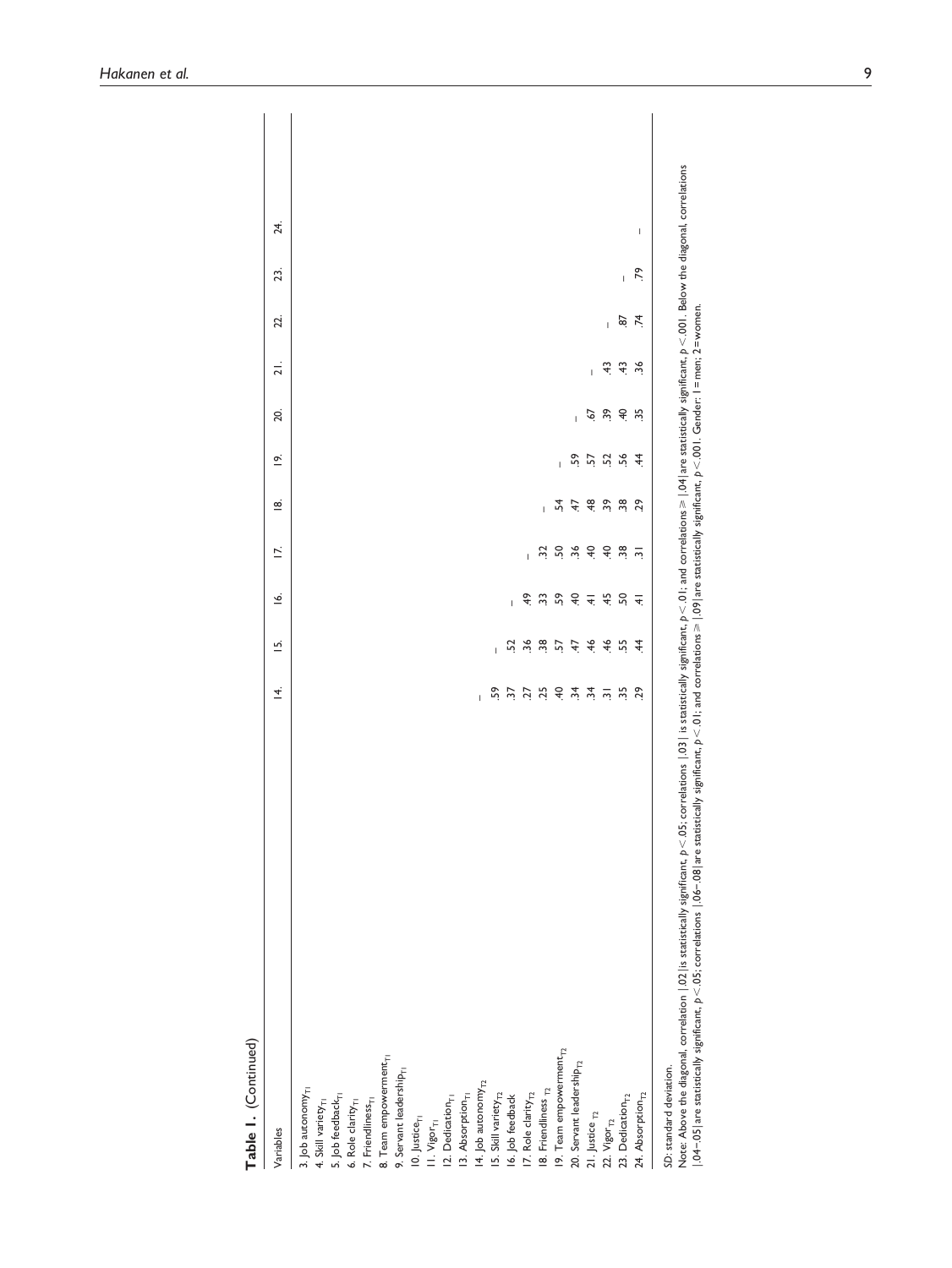| Variables           | Work Engagement at T1 $(N=11,468)$ | Work Engagement at T2 (follow-up) $(N=2,334)$ |
|---------------------|------------------------------------|-----------------------------------------------|
| Work engagement TI  |                                    | .271(65.2%)                                   |
| Age                 | .006(1.6%)                         | .000(0%)                                      |
| Gender              | .016(4.1%)                         | .008(1.6%)                                    |
| Job autonomy        | $.019/8(5.0\%)$                    | $.008/7$ (1.9%)                               |
| Skill discretion    | .089/1(22.9%)                      | $.022/3$ (5.3%)                               |
| Job feedback        | .074/2 (19.2%)                     | .033/1(7.9%)                                  |
| Role clarity        | .021/7(5.5%)                       | $.007/8$ (1.8%)                               |
| <b>Friendliness</b> | $.023/6$ (5.9%)                    | $.009/6$ (2.1%)                               |
| Team empowerment    | $.067/3$ (17.4%)                   | $.028/2$ (6.8%)                               |
| Servant leadership  | .032/5(8.2%)                       | .014/5(3.5%)                                  |
| <b>Justice</b>      | .040/4(10.3%)                      | .016/4(3.8%)                                  |
| $R^2$ /% $R^2$ rank | .39(100%)                          | .41(100%)                                     |

**Table 2.** Results of general dominance analyses for work engagement in the whole cross-sectional sample (*N*=11,468) and in the follow-up sample (*N*=2,334) and controlling for the organization.

Note: Explained variances and standardized dominance estimates (Domin =  $\%$  R<sup>2</sup> explained) for work engagement (in parentheses)..

Finally, friendliness ( $\%$   $R^2$  varied between 8.0% among protection and security employees and 0.2% among bank and insurance employees), role clarity  $(% R<sup>2</sup>$  varied between 8.6% among nursing assistants and 2.6% among bank and insurance employees) and job autonomy (% *R*<sup>2</sup> varied between 9.0% among IT employees and 4.1% among nursing assistants) contributed relatively the least to work engagement.

All in all, these results partly but consistently support our Hypothesis 2a that task-related job resources made the strongest contribution to work engagement when measured concurrently, as skill discretion and job feedback were consistently among the three most important job resources for work engagement. However, the third task-related job resource, job autonomy, contributed less than most of the other job resources in this study. In addition, a social job resource, team empowerment, was among the three most important predictors of work engagement.

*Are task-level resources more important than other types of job resources for work engagement over time?* The two-wave 3-year follow-up findings, for the most part, follow previous findings based on cross-sectional analyses. Again, albeit in a slightly different order, the three most important antecedents of work engagement were job feedback (%  $R^2 = 7.9\%$ , team empowerment (%  $R^2 = 6.8\%$ ), and skill discretion (%  $R^2$ =5.3%). The second most important cluster of job resources were organizational resources, that is, justice (% $R^2$ =3.8%) and servant leadership (3.5%), which made the fourth and fifth strongest contributions to future work engagement. After these five job resources, the third cluster in terms of contributions to work engagement at T2 were friendliness (%  $R^2 = 2.1\%$ ), job autonomy (%  $R^2 = 1.9\%$ ) and finally role clarity (%  $R^2 = 1.8\%$ ).

Thus, compared to the cross-sectional findings, the rank order of the relative importance of job resources for future work engagement followed a strikingly similar pattern, with only a slightly different order in some job resources. Most noteworthily, job feedback at baseline was ranked as the number one predictor of work engagement (number 2 for concurrent work engagement). In addition, skill discretion, the most important job resource for concurrent work engagement in the cross-sectional sample, was ranked as the third most important job resource for future work engagement. Again, the third task-related job resource, job autonomy, made a more modest (seventh strongest) contribution to work engagement. Thus, these findings lend support to Hypothesis 2b except for one task-level resource, job autonomy. Instead, a social job resource, team empowerment, was among the three most important contributors of work engagement both concurrently and over time.

## **Discussion**

Some scholars have called for studies testing whether, similarly to job demands, different types of job resources could be distinguished (Taris & Schaufeli, 2016) by, for example, differentiating them in terms of their energizing potential for work engagement (Hakanen & Roodt, 2010; Saks & Gruman, 2014). In this study, we hypothesized that task-related job resources are relatively more important than others (organization of job, interpersonal and social relations, and organizational) for work engagement across different jobs, both concurrently and over time. To test our hypotheses, we used DA and large crosssectional data set (*N*= 11,468), including 11 jobs representing various blue- and white-collar occupations (*N*= 5,785), and two-wave data (*N*= 2,334) to extend the cross-sectional findings.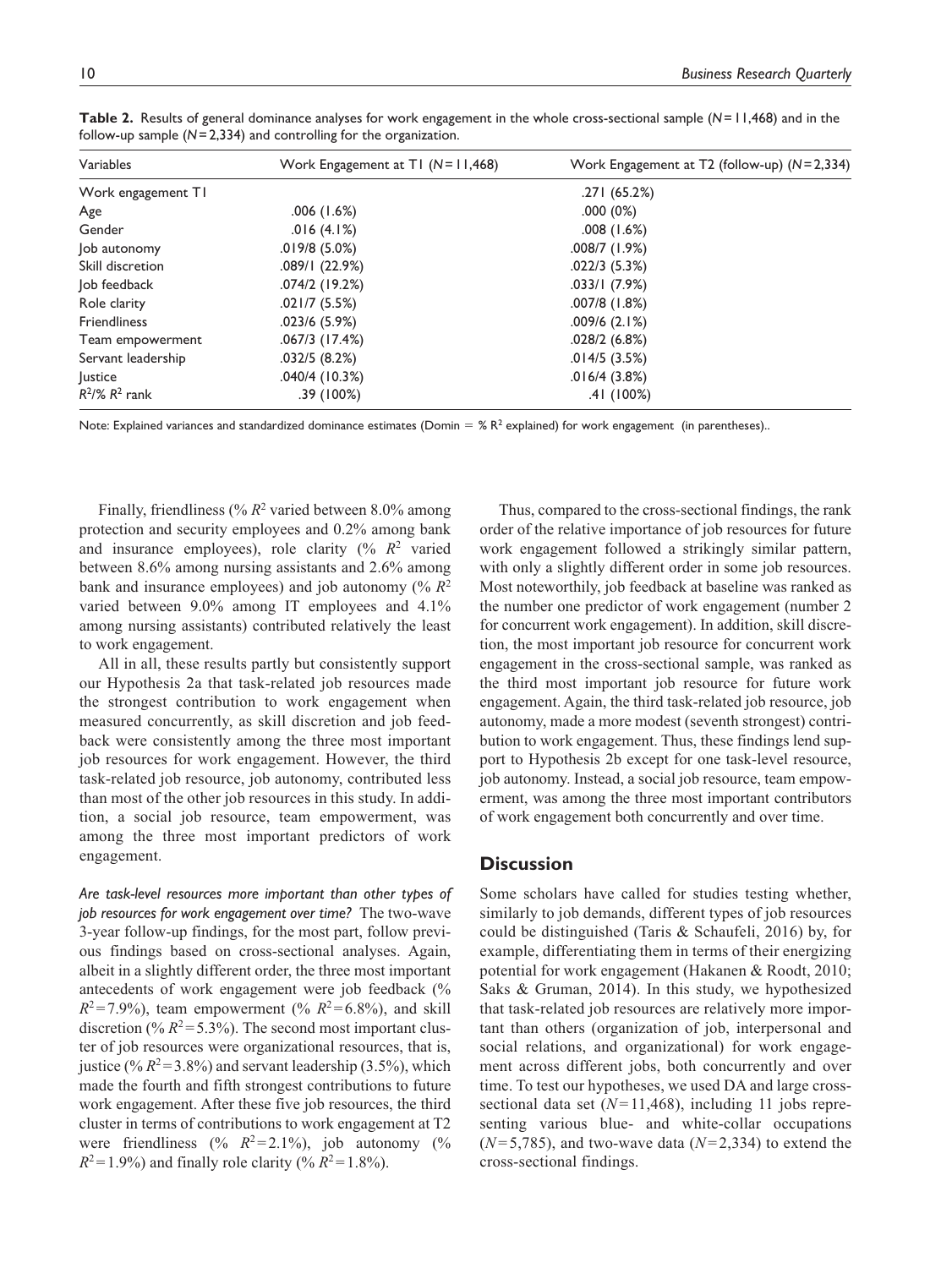|                                                                                                             |                        |                                                |                                             | <b>Table 3.</b> Results of complete dominance analyses for work engagement in $ 1 $ jobs at T1 (N=5,785) |                             |                                                                                                           |               |                  |                 |                                                                                                       |                  |
|-------------------------------------------------------------------------------------------------------------|------------------------|------------------------------------------------|---------------------------------------------|----------------------------------------------------------------------------------------------------------|-----------------------------|-----------------------------------------------------------------------------------------------------------|---------------|------------------|-----------------|-------------------------------------------------------------------------------------------------------|------------------|
| Variables/job                                                                                               | $(N = 147)$<br>Doctors | $(N = 1,051)$<br><b>Nurses</b>                 | $(N = 863)$                                 | employees ( $N = 375$ ) ( $N = 243$ )                                                                    |                             | Assistant nurses Bank and insurance IT employees Protection and security Researchers<br>employees (N=151) | $(N=386)$     | Secretaries and  | Support service | Museum and library Managers<br>assistants (N = 883) employees (N = 977) employees (N = 320) (N = 389) |                  |
| Age                                                                                                         | 009 (2.0%)             | .007(2.8%)                                     | .014(4.6%)                                  | .055(12.9%)                                                                                              | 030 (5.9%)                  | 003(0.6%)                                                                                                 | 002 (0.5%)    | 009 (2.2%)       | .015(4.1%)      | 001(0.4%)                                                                                             | $(9, 6, 0)$ +00. |
| Gender                                                                                                      | .012(2.8%)             | 003 (1.0%)                                     | .001(0.2%)                                  | 020(4.8%)                                                                                                | 0.6%) 100.                  | .001(0.1%)                                                                                                | .015(3.2%)    | $.005$ $(1.1\%)$ | (0.496)         | 001 (0.2%)                                                                                            | 013 (2.9%)       |
| ob autonomy                                                                                                 | 030/5(6.8%)            | 019/7 (7.0%)                                   | $.012/8$ $(3.8\%)$                          | 034/5 (7.9%)                                                                                             | 045/5 (9.0%)                | 034/6 (6.7%)                                                                                              | 027/7 (5.8%)  | $.023/7$ (5.5%)  | 015/8 (4.1%)    | 026/8 (6.3%)                                                                                          | 026/8 (5.6%)     |
| Skill discretion                                                                                            |                        | $(106/2 (24.0%)$ $(18.4%)$ $(18.4%)$ $(29.5%)$ |                                             | .103/1(24.3%)                                                                                            | 097/2 (19.2%)               | 082/3 (15.9%)                                                                                             | 089/2 (19.3%) | 094/1 (22.4%)    | 107/1 (29.6%)   | 104/2 (25.2%)                                                                                         | 126/1 (26.9%)    |
| ob feedback                                                                                                 |                        |                                                | 047/4 (10.5%) .051/1 (19.4%) .046/2 (14.5%) | 49/4 (11.7%)                                                                                             | 095/3 (18.8%) 124/1 (24.2%) |                                                                                                           | 111/1 (23.9%) | 078/3 (18.6%)    | 054/3 (14.8%)   | 105/1 (25.6%)                                                                                         | 074/2 (15.9%)    |
| Role clarity                                                                                                | 16/7 (3.6%)            | $.011/8$ (4.3%)                                | 027/6 (8.6%)                                | $12/7$ $(2.6\%)$                                                                                         | 017/8 (3.4%)                | 033/7 (6.5%)                                                                                              | 035/5 (7.5%)  | 012/8 (2.8%)     | 017/7 (4.8%)    | 028/6 (6.8%)                                                                                          | 038/5 (8.0%)     |
| Friendliness                                                                                                | $011/8(2.4\%)$         | 019/6 (7.0%)                                   | 013/7 (4.2%)                                | 01/8 (0.2%)                                                                                              | 022/7 (4.3%)                | 041/5 (8.0%)                                                                                              | 026/8 (5.6%)  | 025/6 (5.9%)     | 025/6 (6.9%)    | 028/7 (6.7%)                                                                                          | 032/6 (6.7%)     |
| Team empowerment . 112/1 (25.3%)                                                                            |                        | 051/2 (19.3%)                                  | .044/3(13.7%)                               | 71/2 (16.8%)                                                                                             | 098/1 (19.4%)               | .111/2(21.6%)                                                                                             | 072/3 (15.6%) | 080/2 (19.2%)    | 066/2 (18.3%)   | 053/3 (13.0%)                                                                                         | 058/4 (12.4%)    |
| Servant leadership                                                                                          | $.081/3$ (18.4%)       | $(9.52)$ 5/050. $(9.711)$ 4/150.               |                                             | 50/3 (11.9%)                                                                                             | 036/6 (7.1%)                | 026/8 (5.1%)                                                                                              | 031/6 (6.8%)  | 056/4 (13.4%)    | 025/5 (6.9%)    | 031/5 (7.6%)                                                                                          | 027/7 (5.7%)     |
| lustice                                                                                                     | 019/6 (4.3%)           | $.025/5$ (9.3%)                                | $.036/4$ (11.4%)                            | $.031/6$ $(7.3\%)$                                                                                       | 063/4 (12.5%)               | $(11.4\%)$                                                                                                | 055/4 (11.8%) | 038/5 (9.1%)     | 033/4 (9.1%)    | 034/4 (8.2%)                                                                                          | 070/3 (15.0%)    |
| $R^2/% R^2$ rank                                                                                            | 44(100%)               | .27 (100%)                                     | .32 (100%)                                  | .42(100%)                                                                                                | 51 (100%)                   | .51(100%)                                                                                                 | .46 (100%)    | 42(100%)         | 36 (100%)       | (100%)                                                                                                | 47 (100%)        |
| Note: Explained variances and relative contribution (in parentheses) of each<br>IT: information technology. |                        |                                                |                                             | variable.                                                                                                |                             |                                                                                                           |               |                  |                 |                                                                                                       |                  |

According to our study, of the task resources, being able to use a range of skills; having opportunities to learn new things and be creative at work (skill discretion); and know ing the results of one's work activities and the meaning and purpose of one's job in a larger context (job feedback), are highly engaging qualities at work. Skill discretion was the top job resource for concurrent work engagement in the large heterogenous cross-sectional sample, as well as for many specific jobs. Job feedback, in turn, made the strongest contribution to future work engagement and was also among the top job resources for work engagement in many jobs. Instead, the third task resource, job autonomy, clearly contributed less to work engagement, as its rank position across jobs varied between fifth to eighth place out of the eight predictors.

Skill discretion and job feedback are included as core job characteristics in JCT—which proposes that these resources increase work motivation and job satisfaction (Hackman & Oldham, 1980). As the opposite to work engagement, a recent study (Harju & Hakanen, 2016) found that work tasks that did not enable employees to fully activate themselves to employ their capabilities and invest themselves in their work were related to missing opportunities for professional growth and learning. This, in turn, led to disengagement and boredom at work. Skill discretion implies that employees are more likely to expe rience their jobs as challenging, interesting, and growthpromoting instead of routinized and lacking opportunities to fully use one's capabilities.

Similarly, as job feedback provides information on one's activities, it builds a sense of meaningfulness (Hackman & Oldham, 1980) as well as a sense of accom plishment and competence, which are all important ingre dients for engagement in work. It may be that being able to see the immediate positive contributions one makes at work also builds long-term purpose, which then effec tively enhances and sustains work engagement. A recent cross-sectional study of more than 28,000 employees from 30 European countries comparing permanent, fixed-term, and temporary agency employees also found that in every contract group, out of five job resources (including job control, supervisor and colleague support, and positive social climate), job feedback made the strongest contribu tion to work engagement (Hakanen et al., 2019). Unfortunately, job feedback was the only job resource in common with our study. Our results suggest that job feed back is one of the key drivers of work engagement in both the short and the long term.

Our finding that job autonomy may not be as important for work engagement as some other job resources may sound counterintuitive, as job autonomy is one of the key characteristics in many work-stress models and theories (e.g., Karasek, 1979). It is also one of the job resources most often included in surveys using JD-R theory. Job autonomy and skill discretion have traditionally been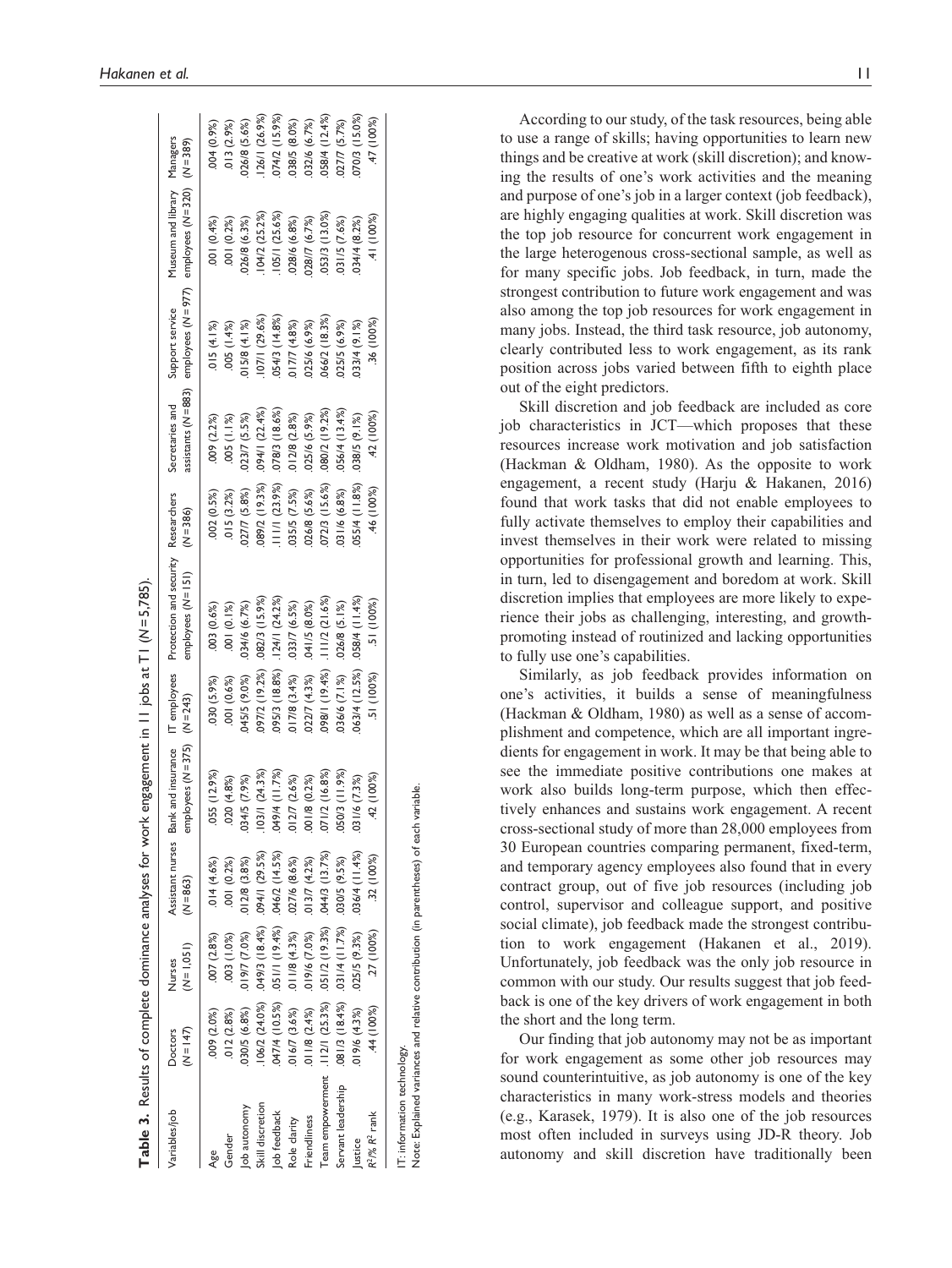combined and studied as one construct (Karasek, 1979). Our study supports the view that they should be distinguished when studying the drivers of work engagement.

Interestingly, a study focusing on the differential associations of job autonomy and skill discretion with the opposite of work engagement, job burnout, found that skill discretion was, as expected, negatively and job autonomy nonsignificantly related to burnout (Rafferty et al., 2001). In addition, a study covering several sectors found that job autonomy was less strongly associated with work engagement than skill variety, feedback, and social support (Van den Broeck et al., 2017). Moreover, a recent study (Stiglbauer & Kovacs, 2018) supported the vitamin model (Warr, 1987) and indicated that too much job autonomy may sometimes be even harmful for employee well-being.

Perhaps the changing nature of work, for example, flexible temporal and spatial work arrangements and the switch toward team-based work has meant that autonomy today often means "tied autonomy": individual freedom to make decisions and plan one's work but also a high level of interdependency and shared structures of time and demands (Väänänen & Toivanen, 2018). This complexity of experiencing job autonomy: self-directed working but also restricting time-bound and social expectations and structures, may limit the actual possibilities to perform one's work autonomously. Therefore, job autonomy may not fulfill the basic need of autonomy, doing things out of volition (Deci et al., 2017). As a result, the engaging power of job autonomy may be more limited in today's often knowledge-based jobs, than it used to be during the industrial era when autonomy had clearer structures and scope. In the future, one option could be to pay closer attention to different types of autonomy (e.g., time control and method control) to find the most engaging aspects of autonomy.

The importance of team empowerment as a driver of work engagement, as suggested by our study, may also reflect changes in the way work is organized toward socially embedded jobs and self-directed teams. To our knowledge, only one study has investigated team empowerment as an antecedent of work engagement (Kirrane et al., 2019). Team empowerment provides a supportive and energizing environment for employees: being part of an efficacious and competent team, having a meaningful job, being able to make a difference as a team, and belonging to a team with autonomy and self-directedness, are all engaging characteristics in employees' social work contexts. The results of this study suggest that it may be more engaging to work in a team that has autonomy—rather than individual decision authority—at least as long as the team is perceived to also have the other aforementioned empowering qualities. Already for a long time, in many organizations, the basic unit of the structure of work has been the team rather than the individual (Devine et al., 1999). Therefore, future research on work engagement could benefit from taking the social context into better account in its designs.

In their meta-analysis of work design literature, Humphrey et al. (2007) recommended using several jobs to investigate the relationships between work characteristics and outcomes. Many studies typically include only one or a very limited number of jobs, and this restriction in range within studies may reduce the observed correlations between work characteristics and outcomes, producing lower estimates of population correlations. In this study, similarly to heterogeneous cross-sectional and two-wave follow-up samples, the comparison between 11 jobs, the three job resources, skill discretion, job feedback, and team empowerment, made the strongest contributions to work engagement in most jobs. Servant leadership, justice, friendliness, job autonomy, and role clarity were in relative terms more important in some jobs but clearly less so in others. For example, servant leadership made a strong contribution to work engagement among doctors and nurses but a much weaker one among supervisors and managers.

Although earlier ignored in studies using JD-R theory, several studies have now indicated a positive relationship between effective leadership (e.g., transformational leadership and servant leadership) and work engagement (e.g., Breevaart et al., 2014; De Clercq et al., 2014; Tims et al., 2011). However, work engagement refers to the relationship between the employee and their work and thus the closer to the employee the job resource is, the more likely it is to be engaging. Therefore, in relative terms, most jobs obviously have more relevant job resources for work engagement than leadership. In addition, we measured a multidimensional construct of servant leadership (Van Dierendonck & Nuijten, 2011), and it is obvious that some dimensions of servant leadership, such as empowerment and stewardship, have stronger engaging potential than others, for example, forgiveness and courage.

## *Theoretical and methodological implications*

Earlier motivational theories of work (Hackman & Oldham, 1980; Herzberg et al., 1959) assumed that work characteristics that are close to the content of the job, that is, task characteristics, are the major predictors of employee well-being and motivation. Instead, JD-R theory posits that job resources at any level (task, organization of the job, interpersonal and social relations, and organizational) can be important (Bakker & Demerouti, 2017; Schaufeli & Taris, 2014). JD-R theory and earlier motivational theories such as JCT (Hackman & Oldham, 1980) and the two-factor model (Herzberg et al., 1959) mainly differ in their treatment of job resources. While JD-R theory is more comprehensive and general, it is also less specific regarding the relevance of any job resource for work engagement. Earlier theories are more specific, but therefore also more limited in scope. Our study aimed to bridge the gap between these literatures.

JD-R theory's strength is its flexibility, but at the same time, it may be difficult to choose a priori the most important job resources to be included in a survey or to be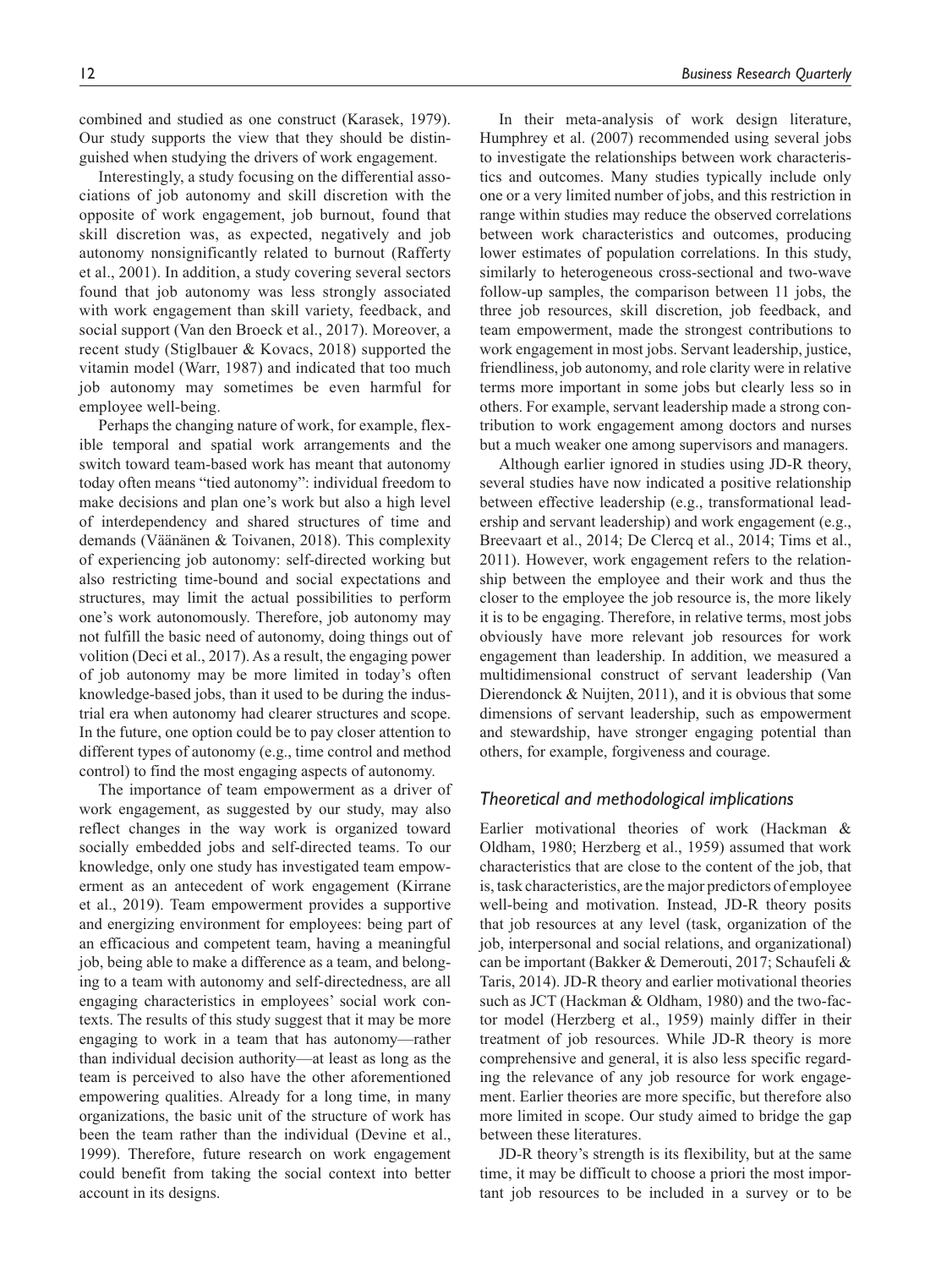targeted via interventions. For instance, job autonomy is the job resource most often studied as a motivational work characteristic (Van den Broeck et al., 2016) and yet our study suggests that it may not be as important as some other job resources. In addition, often in previous studies that have used JD-R theory, the selection of the job resources (and demands) has been based on previous studies in a similar context, which may not be the most promising direction to follow.

Our findings partly supported the assumption regarding the importance of task resources (particularly skill discretion and job feedback) and partly the more general assumption of JD-R theory regarding the importance of job resources beyond task characteristics (particularly team empowerment). It is of note that all the other job resources also contributed both cross-sectionally and over time to work engagement, as posited by JD-R theory, although to a lesser extent. However, our findings suggest that in the future, a refined JD-R theory could include more detailed predictions of the importance of different job resources, and we hope that this study has provided some insights for this.

Our study was only on the individual level, but in line with this suggestion, a theoretical paper by Bakker and Demerouti (2018) suggests including job resources at multilevel to gain a better understanding of the importance of the various resources. In addition, since JD-R theory proposes that job resources may also decrease burnout (e.g., Bakker et al., 2005), an interesting future step would be to investigate whether the same job resources are as important in facilitating work engagement as in preventing burnout. We believe that our study may inspire refinements of JD-R theory to become more specific in its predictions.

Methodologically, our findings were based on DA, which has not often been used in work and organizational psychology. Generally, in approaches to multiple regressions, one can distinguish between model selection, that is, an explanatory approach and a prediction approach. The former approach aims to test and compare a theoretical model with theoretically chosen variables and is much more widely used than the latter. The prediction approach, in turn, attempts to find the best-predictive model by appropriately partitioning variance to the various predictors to define their relative importance for the outcome. It is also less concerned about whether the specific variables included in such a model are the true predictors (Azen & Budescu, 2003).

Therefore, as DA is often considered an inductive approach, it also provides methodological possibilities to respond to the call for high-quality inductive research to serve as the basis for future theory (Spector et al., 2014). Future research could benefit from using DA when the aim is to compare different predictors and identify the most important ones for the outcomes of interest.

In addition to DA, another under-utilized methodological approach is artificial neural networks (ANNs). ANN

allows testing complex nonlinear relationships by focusing on interconnections in the predictors and their relative importance (e.g., Karanika-Murray & Cox, 2010; Somers et al., 2021). Compared to traditional ordinary least squares (OLS) regression, ANN provides a more comprehensive understanding of various constellations of predictor variables and thereby helps to build more accurate predictive models of employee well-being (e.g., Somers et al., 2021). We suggest that scholars would consider these alternative possibilities in testing models to find novel theoretical insights that could also have high practical value for organizations.

#### *Practical implications*

Predictive modeling, such as this study, may be particularly useful for practice and for assessing the distance between theory and practice (Shmueli, 2010). Practically, our study suggests that certain job resources provide promising options for redesigning more engaging work. Organizations may enhance the most important resources by using various top-down job design means to improve task contents and interactions at work (Hackman & Oldham, 1980) and by building and supporting selfdirected, empowering teams (Kirkman & Rosen, 1999).

Increasing skill discretion by, for example, job enrichment, and organizing and supporting work groups to become more autonomous and potent and thereby also provide a more meaningful and impactful context for working, is likely to lead to more work-engaged employees across different jobs and industries. Interventions focusing on options for job feedback and developing leadership and fair practices can also result in more work engagement. Instead, our results suggest that improving role clarity, increasing job autonomy and training in interpersonal skills, for example, friendliness and consideration, may have more limited power to boost work engagement.

In addition to top-down interventions, organizations may encourage employee-initiated bottom-up proactive behaviors, such as job crafting (Bakker, 2017; Wrzesniewski & Dutton, 2001). For instance, skill discretion could be increased by learning new skills to obtain more inspiring tasks or by seeking new challenges. Employees could also receive more immediate feedback on their performance through cognitive job crafting, that is, by better understanding the value of their work and accomplishments or by social job crafting, for example, asking their colleagues for feedback. Team empowerment could be improved through job crafting by individually seeking new social resources or by collaborative job crafting (Leana et al., 2009).

In addition, a recent meta-analysis and utility analysis (Oprea et al., 2019) divided job crafting interventions into those that only included individual objectives and those that focused on both individual and organizational objectives. It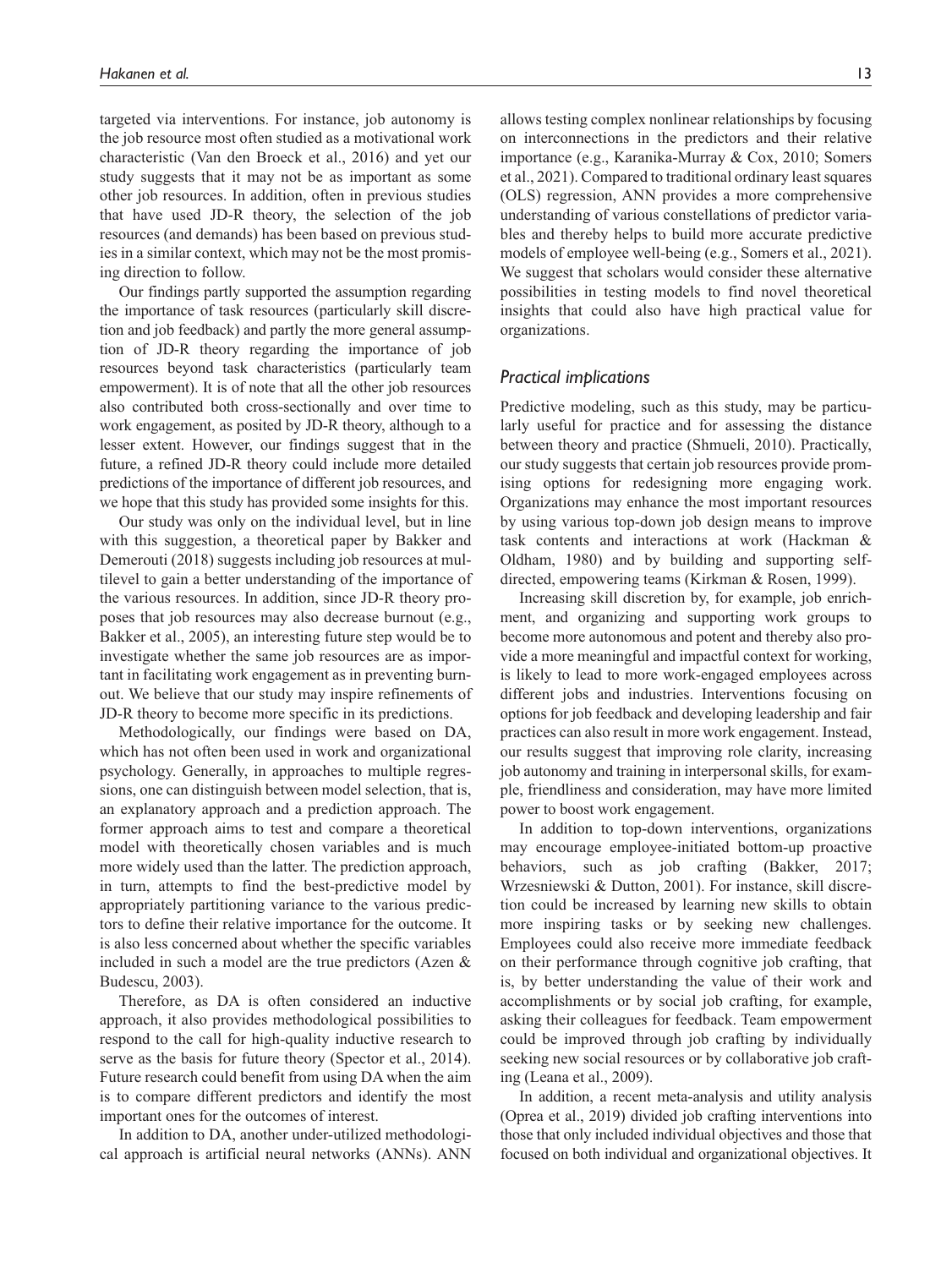found that the combined interventions were superior to those that focused on only individual needs. The combined approach could be used to include elements to simultaneously increase the task and organizational resources available for employees. For example, collaborative interventions with supervisors and managers could also include goals related to improving leadership practices.

## **Limitations**

This study has several limitations. First, although in addition to cross-sectional data, we could employ two-wave data, we cannot claim to have established causality between the predictors and the outcome. To do that, we would have needed to have at least three measurement points which is considered a prerequisite for a longitudinal study (Ployhart & Vandenberg, 2010).

Second, as our cross-sectional findings may have limited generalizability, we also replicated the cross-sectional analyses in another heterogeneous sample consisting of those employees in 28 organizations who did not participate in the study at T1 but participated at T2 (*N*=1,578). The findings, which can be requested upon the first author, were highly similar in this sample thus lending further support to our findings.

Third, although we covered eight possible predictors of work engagement, it seems that we could have included many more. The qualitative review of JD-R studies by Schaufeli and Taris (2014) refers to 31 different job resources and 12 personal resources (and 30 job demands) that have been studied using JD-R theory. However, having such a number of different predictors in one questionnaire is not practically possible. Instead, we aimed to choose job resources that would represent, in a versatile way, the potential drivers of work engagement that could be increased in various jobs and industries. We also included no job demands. It would have been interesting to study the relative importance of challenge (assumingly positive impact) and hindrance (negative impact) demands for work engagement. Future studies could dig deeper into comparing the relative contributions of different job demands and personal resources to work engagement.

Fourth, this study covered 11 different types of jobs, but many more exist. Moreover, there may be cultural differences between the key drivers of work engagement. It would be highly interesting to study the relative importance of various job resources among, for example, workers in platforms or employees from different countries.

Fifth, our sample mainly consisted of female employees (81.4%). However, as the data set was large, in absolute numbers, we had more than 1,000 male respondents (*N*=1,076). Future studies could have a more balanced ratio of women and men to examine the relative importance of the different drivers of work engagement.

Sixth and finally, this study cannot explain why certain job resources were to some extent more important in some jobs compared to others. The statistical procedure we used in this study, DA, aims to identify the most important predictors of the relevant outcome, and for this purpose DA seems superior to traditional multiple regression analyses when the predictors correlate (Tonidandel & LeBreton, 2011). Future research could pay more attention to the determinants of various job resources and the mechanisms linking specific job resources to work engagement in different jobs and contexts.

## **Final note**

After nearly 20 years of research in many occupations, organizations, and countries, work engagement is known to be beneficial both for employees and organizations. By using large cross-sectional and 3-year follow-up data sets from many organizations, this study systematically compared the relative importance of different antecedents of work engagement, that is, eight job resources for work engagement, while also controlling for their impacts on each other. Generally, despite some fluctuations in the relative importance of the various predictors in the different samples, two task-related job resources—skill discretion and job feedback—and one interpersonal job resource team empowerment—emerged as the most important drivers of work engagement. Other types of job resources and one task-related job resource—job autonomy—clearly contributed less. These results contribute to JD-R theory by making more specific predictions regarding the key drivers of work engagement. This information can be used in planning interventions to boost work engagement.

#### **Declaration of conflicting interests**

The author(s) declared no potential conflicts of interest with respect to the research, authorship, and/or publication of this article.

## **Funding**

The author(s) received no financial support for the research, authorship, and/or publication of this article.

## **ORCID iD**

Arnold B Bakker **iD** <https://orcid.org/0000-0003-1489-1847>

#### **References**

- Azen, R., & Budescu, D. V. (2003). The dominance analysis approach for comparing predictors in multiple regression. *Psychological Methods*, *8*, 129–148. [https://doi.](https://doi.org/10.1037/1082-989x.8.2.129) [org/10.1037/1082-989x.8.2.129](https://doi.org/10.1037/1082-989x.8.2.129)
- Bailey, C., Madden, A., Alfes, K., & Fletcher, L. (2015). The meaning, antecedents and outcomes of employee engagement: A narrative synthesis. *International Journal of Management Reviews*, *19*, 31–53. [https://doi.org/10.1111/](https://doi.org/10.1111/ijmr.12077) [ijmr.12077](https://doi.org/10.1111/ijmr.12077)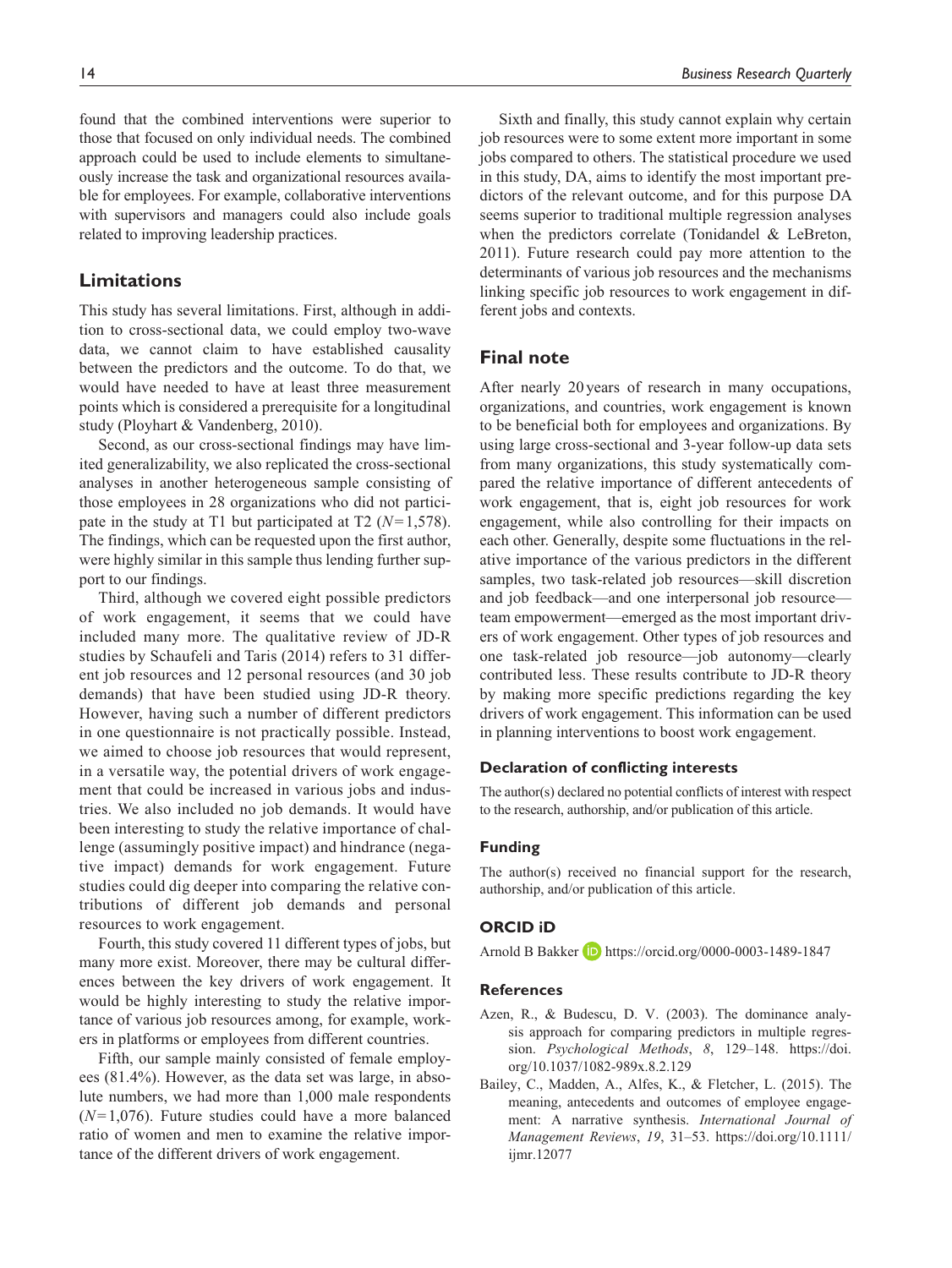- Bakker, A. B. (2017). Strategic and proactive approaches to work engagement. *Organizational Dynamics*, *46*, 67–75. [https://](https://doi.org/10.1016/j.orgdyn.2017.04.002) [doi.org/10.1016/j.orgdyn.2017.04.002](https://doi.org/10.1016/j.orgdyn.2017.04.002)
- Bakker, A. B., & Demerouti, E. (2007). The job demandsresources model: State of the art. *Journal of Managerial Psychology*, *22*, 309–328. [https://doi.org/10.1016/j.org](https://doi.org/10.1016/j.orgdyn.2017.04.002)[dyn.2017.04.002](https://doi.org/10.1016/j.orgdyn.2017.04.002)
- Bakker, A. B., & Demerouti, E. (2017). Job demands–resources theory: Taking stock and looking forward. *Journal of Occupational Health Psychology*, *22*, 273–285. [https://doi.](https://doi.org/10.1037/ocp0000056) [org/10.1037/ocp0000056](https://doi.org/10.1037/ocp0000056)
- Bakker, A. B., & Demerouti, E. (2018). Multiple levels in job demands-resources theory: Implications for employee well-being and performance. In E. Diener, S. Oishi, & L. Tay (Eds.), *Handbook of well-being* (pp. 593–604). DEF Publishers.<https://doi.org/10.1108/02683940710733115>
- Bakker, A. B., Demerouti, E., & Euwema, M. C. (2005). Job resources buffer the impact of job demands on burnout. *Journal of Occupational Health Psychology*, *10*, 170–180. <https://doi.org/10.1037/1076-8998.10.2.170>
- Bakker, A. B., Hakanen, J. J., Demerouti, E., & Xanthopoulou, D. (2007). Job resources boost work engagement, particularly when job demands are high. *Journal of Educational Psychology*, *99*, 274–284. [https://doi.org/10.1037/0022-](https://doi.org/10.1037/0022-0663.99.2.274) [0663.99.2.274](https://doi.org/10.1037/0022-0663.99.2.274)
- Behson, S. J. (2002). Which dominates? The relative importance of work-family organizational support and general organizational context on employee outcomes. *Journal of Vocational Behavior*, *61*, 53–72. [https://doi.org/10.1006/](https://doi.org/10.1006/jvbe.2001.1845) [jvbe.2001.1845](https://doi.org/10.1006/jvbe.2001.1845)
- Behson, S. J. (2005). The relative contribution of formal and informal organizational work–family support. *Journal of Vocational Behavior*, *66*, 487–500. [https://doi.org/10.1016/j.](https://doi.org/10.1016/j.jvb.2004.02.004) [jvb.2004.02.004](https://doi.org/10.1016/j.jvb.2004.02.004)
- Breevaart, K., Bakker, A. B., Hetland, J., Demerouti, E., Olsen, O. K., & Espevik, R. (2014). Daily transactional and transformational leadership and daily employee engagement. *Journal of Occupational and Organizational Psychology*, *87*, 138–157. <https://doi.org/10.1111/joop.12041>
- Browne, M. W., & Cudeck, R. (1993). Alternative ways of assessing model fit. In K. A. Bollen, & J. S. Long (Eds.), *Testing structural equation models* (pp. 136–162). SAGE.
- Budescu, D. V. (2003). Dominance analysis: A new approach to the problem of relative importance of predictors in multiple regression. *Psychological Bulletin*, *114*, 542–551. [https://](https://doi.org/10.1037/0033-2909.114.3.542) [doi.org/10.1037/0033-2909.114.3.542](https://doi.org/10.1037/0033-2909.114.3.542)
- Christian, M. S., Garza, A. S., & Slaughter, J. E. (2011). Work engagement: A quantitative review and test of its relations with task and contextual performance. *Personnel Psychology*, *64*, 89–136. [https://doi.org/10.1111/j.1744-](https://doi.org/10.1111/j.1744-6570.2010.01203.x) [6570.2010.01203.x](https://doi.org/10.1111/j.1744-6570.2010.01203.x)
- Colquitt, J. A., Scott, B. A., Rodell, J. B., Long, D. M., Zapata, C. P., Conlon, D. E., & Wesson, M. J. (2013). Justice at the millennium, a decade later: A meta-analytic test of social exchange and affect-based perspectives. *Journal of Applied Psychology*, *98*, 199–236. <https://doi.org/10.1037/a0031757>
- Courville, T., & Thompson, B. (2001). Use of structure coefficients in published multiple regression articles: β is not enough. *Educational and Psychological Measurement*, *61*, 229–248.<https://doi.org/10.1177/0013164401612006>
- Crawford, E. R., LePine, J. A., & Rich, B. L. (2010). Linking job demands and resources to employee engagement and burnout: A theoretical extension and meta-analytic test. *Journal of Applied Psychology*, *95*, 834–848. [https://doi.](https://doi.org/10.1037/a0019364) [org/10.1037/a0019364](https://doi.org/10.1037/a0019364)
- Deci, E. L., Olafsen, A. H., & Ryan, R. M. (2017). Selfdetermination theory in work organizations: The state of a science. *Annual Review of Organizational Psychology and Organizational Behavior*, *4*, 19–43. [https://doi.org/10.1146/](https://doi.org/10.1146/annurev-orgpsych-032516-113108) [annurev-orgpsych-032516-113108](https://doi.org/10.1146/annurev-orgpsych-032516-113108)
- De Clercq, D., Bouckenooghe, D., Raja, U., & Matsyborska, G. (2014). Servant leadership and work engagement: The contingency effects of leader–follower social capital. *Human Resource Development Quarterly*, *25*, 183–212. [https://doi.](https://doi.org/10.1002/hrdq.21185) [org/10.1002/hrdq.21185](https://doi.org/10.1002/hrdq.21185)
- Demerouti, E., Bakker, A. B., Nachreiner, F., & Schaufeli, W. B. (2001). The job demands-resources model of burnout. *Journal of Applied Psychology*, *86*, 499–512. [https://doi.](https://doi.org/10.1037/0021-9010.86.3.499) [org/10.1037/0021-9010.86.3.499](https://doi.org/10.1037/0021-9010.86.3.499)
- Devine, D. J., Clayton, L. D., Philips, J. L., Dunford, B. B., & Melner, S. B. (1999). Teams in organizations: Prevalence, characteristics, and effectiveness. *Small Group Research*, *30*, 678–711.<https://doi.org/10.1177/104649649903000602>
- Elovainio, M., Heponiemi, T., Sinervo, T., & Magnavita, N. (2010). Organizational justice and health; review of evidence. *Giornale Italiano di Medicina del Lavoro ed Ergonomia*, *32*, B5–B9.
- Hackman, J. R., & Oldham, G. R. (1980). *Work redesign*. Addison-Wesley.
- Hakanen, J. J., Bakker, A., & Demerouti, E. (2005). How dentists cope with their job demands and stay engaged: The moderating role of job resources. *European Journal of Oral Sciences*, *113*, 479–487. [https://doi.org/10.1111/j.1600-](https://doi.org/10.1111/j.1600-0722.2005.00250.x) [0722.2005.00250.x](https://doi.org/10.1111/j.1600-0722.2005.00250.x)
- Hakanen, J. J., Perhoniemi, R., & Bakker, A. B. (2014). Crossover of exhaustion between dentists and dental nurses. *Stress and Health*, *30*, 110–121. <https://doi.org/10.1002/smi.2498>
- Hakanen, J. J., & Roodt, G. (2010). Using the job demandsresources model to predict engagement: Analyzing a conceptual model. In A. B. Bakker, & M. P. Leiter (Eds.), *Work engagement: A handbook of essential theory and research* (pp. 85–101). Psychology Press.
- Hakanen, J. J., Ropponen, A., De Witte, H., & Schaufeli, W. B. (2019). Testing demands and resources as determinants of vitality among different employment contract groups. A study in 30 European countries. *International Journal of Environmental Research and Public Health*, *16*, 1–17. <https://doi.org/10.3390/ijerph16244951>
- Hakanen, J. J., Schaufeli, W. B., & Ahola, K. (2008). The job demands-resources model: A three-year cross-lagged study of burnout, depression, commitment, and work engagement. *Work & Stress*, *22*, 224–241. [https://doi.](https://doi.org/10.1080/02678370802379432) [org/10.1080/02678370802379432](https://doi.org/10.1080/02678370802379432)
- Halbesleben, J. R. B. (2010). A meta-analysis of work engagement: Relationships with burnout, demands, resources, and consequences. In A. B. Bakker, & M. P. Leiter (Eds.), *Work engagement: A handbook of essential theory and research* (pp. 102–117). Psychology Press.
- Harju, L., & Hakanen, J. J. (2016). An employee who was not there: A study of job boredom in white-collar work.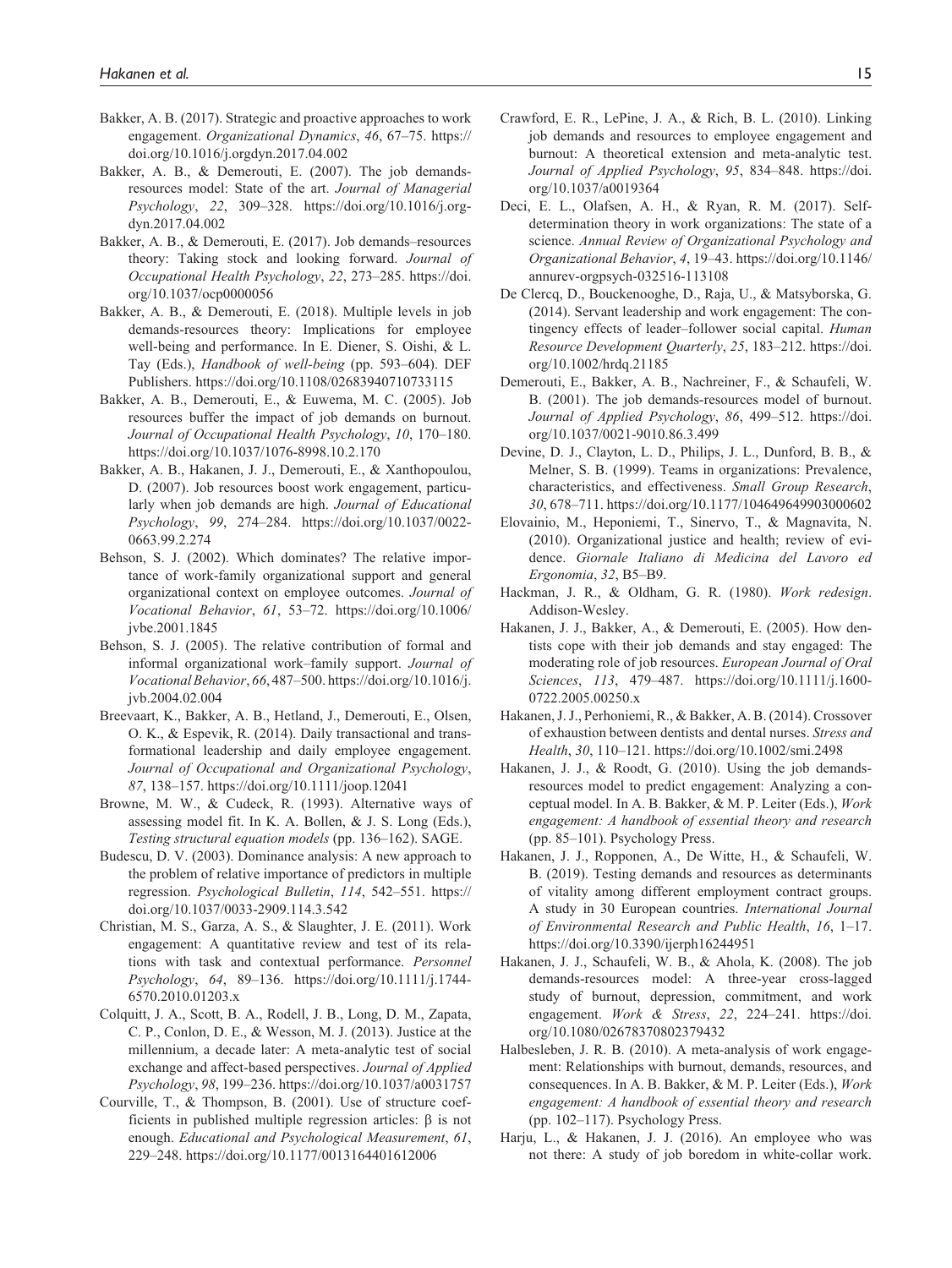*Personnel Review*, *45*, 374–391. [https://doi.org/10.1108/](https://doi.org/10.1108/PR-05-2015-0125) [PR-05-2015-0125](https://doi.org/10.1108/PR-05-2015-0125)

- Heck, R. H. (2001). Multilevel modeling with SEM. In G. A. Marcoulides, & R. E. Schumacker (Eds.), *New developments and techniques in structural equation modelling* (pp. 89–127). Lawrence Erlbaum.
- Herzberg, F. I., Mausner, B., & Snyderman, B. (1959). *The motivation to work* (2nd ed.). John Wiley.
- Hox, J. J. (2002). *Multilevel analysis: Techniques and applications*. Lawrence Erlbaum.
- Hu, L., & Bentler, P. M. (1999). Cutoff criteria for fit indices in covariance structure analysis: Conventional criteria versus new alternatives. *Structural Equation Modeling*, *6*, 1–55. <https://doi.org/10.1080/10705519909540118>
- Humphrey, S. E., Nahrgang, J. D., & Morgeson, F. P. (2007). Integrating motivational, social, and contextual work design features: A meta-analytic summary and theoretical extension of the work design literature. *Journal of Applied Psychology*, *92*, 1332–1356. [https://doi.org/10.1037/0021-](https://doi.org/10.1037/0021-9010.92.5.1332) [9010.92.5.1332](https://doi.org/10.1037/0021-9010.92.5.1332)
- Johnson, J. W. (2000). A heuristic method for estimating the relative weight of predictor variables in multiple regression. *Multivariate Behavioral Research*, *35*, 1–19. [https://doi.](https://doi.org/10.1207/S15327906MBR3501_1) [org/10.1207/S15327906MBR3501\\_1](https://doi.org/10.1207/S15327906MBR3501_1)
- Kaltiainen, J., & Hakanen, J. J. (2021). Fostering task and adaptive performance through employee well-being: The role of servant leadership. *Business Review Quarterly*. Advance online publication. [https://doi.org/10.1177/234094442098](https://doi.org/10.1177/2340944420981599) [1599](https://doi.org/10.1177/2340944420981599)
- Karanika-Murray, M., & Cox, T. (2010). The use of artificial neural networks and multiple linear regression in modeling work-health relationships: Translating theory into analytical practice. *European Journal of Work and Organizational Psychology*, *19*, 461–486. [https://doi.](https://doi.org/10.1080/13594320902995916) [org/10.1080/13594320902995916](https://doi.org/10.1080/13594320902995916)
- Karasek, R. A. (1979). Job demand, job decision latitude, and mental strain: Implications for job redesign. *Administrative Science Quarterly*, *24*, 285–309. [https://doi.](https://doi.org/10.2307/2392498) [org/10.2307/2392498](https://doi.org/10.2307/2392498)
- Kirkman, B. L., & Rosen, B. (1999). Beyond self-management: Antecedents and consequences of team empowerment. *Academy of Management Journal*, *42*, 58–74. [https://doi.](https://doi.org/10.5465/256874) [org/10.5465/256874](https://doi.org/10.5465/256874)
- Kirrane, M., Kilroy, S., & O'Connor, C. (2019). The moderating effect of team psychological empowerment on the relationship between abusive supervision and engagement. *Leadership & Organization Development Journal*, *1*, 31– 44.<https://doi.org/10.1108/LODJ-07-2018-0252>
- Kristensen, T. S., Hannerz, H., Høgh, A., & Borg, V. (2005). The Copenhagen Psychosocial Questionnaire (COPSOQ). A tool for the assessment and improvement of the psychosocial work environment. *Scandinavian Journal of Work & Environmental Health*, *31*, 438–449.
- Leana, C., Appelbaum, E., & Shevchuk, I. (2009). Work process and quality of care in early childhood education: The role of job crafting. *Academy of Management Journal*, *52*, 1169– 1192.<https://doi.org/10.5465/amj.2009.47084651>
- Lesener, T., Gusy, B., Jochmann, A., & Wolter, C. (2020). The drivers of work engagement: A meta-analytic review of longitudinal evidence. *Work & Stress*, *34*(3), 259–278. [https://](https://doi.org/10.1080/02678373.2019.1686440) [doi.org/10.1080/02678373.2019.1686440](https://doi.org/10.1080/02678373.2019.1686440)
- Lesener, T., Gusy, B., & Wolter, C. (2019). The job demandsresources model: A meta-analytic review of longitudinal studies. *Work & Stress*, *33*, 76–103. [https://doi.org/10.108](https://doi.org/10.1080/02678373.2018.1529065) [0/02678373.2018.1529065](https://doi.org/10.1080/02678373.2018.1529065)
- Luchman, J. N. (2015). *DOMIN: Stata module to conduct dominance analysis*. [https://ideas.repec.org/c/boc/bocode/](https://ideas.repec.org/c/boc/bocode/s457629.html#cites) [s457629.html#cites](https://ideas.repec.org/c/boc/bocode/s457629.html#cites)
- Luo, W., & Azen, R. (2013). Determining predictor importance in hierarchical linear models using dominance analysis. *Journal of Educational and Behavioral Statistics*, *38*, 3–31. <https://doi.org/10.3102/1076998612458319>
- Luthans, F. (2002). The need for and meaning of positive organizational behavior. *Journal of Organizational Behavior*, *23*, 695–706.<https://doi.org/10.1002/job.165>
- Mayer, D. (2010). Servant leadership and follower need satisfaction. In D. van Dierendonck, & K. Patterson (Eds.), *Servant leadership* (pp. 147–154). Palgrave Macmillan.
- Miller, B. K., Konapaske, R., & Byrne, Z. S. (2012). Dominance analysis of two measures of organizational justice. *Journal of Managerial Psychology*, *27*, 264–282. [https://doi.](https://doi.org/10.1108/02683941211205817) [org/10.1108/02683941211205817](https://doi.org/10.1108/02683941211205817)
- Morgeson, F. P., & Humphrey, S. E. (2006). The Work Design Questionnaire (WDQ): Developing and validating a comprehensive measure for assessing job design and the nature of work. *Journal of Applied Psychology*, *91*, 1321–1339. <https://doi.org/10.1037/0021-9010.91.6.1321>
- O'Brien, K. E., & Allen, T. D. (2007). The relative importance of correlates of organizational citizenship behavior and counterproductive work behavior using multiple sources of data. *Human Performance*, *21*, 62–68. [https://doi.](https://doi.org/10.1080/08959280701522189) [org/10.1080/08959280701522189](https://doi.org/10.1080/08959280701522189)
- Oldham, G. R., & Hackman, J. R. (2010). Not what it was and not what it will be: The future of job design research. *Journal of Organizational Behavior*, *31*, 463–479. [https://doi.](https://doi.org/10.1002/job.678) [org/10.1002/job.678](https://doi.org/10.1002/job.678)
- Oprea, B. T., Barzin, L., Vîrgă, D., Iliescu, D., & Rusu, A. (2019). Effectiveness of job crafting interventions: A metaanalysis and utility analysis. *European Journal of Work and Organizational Psychology*, *28*, 723–741. [https://doi.org/10](https://doi.org/10.1080/1359432X.2019.1646728) [.1080/1359432X.2019.1646728](https://doi.org/10.1080/1359432X.2019.1646728)
- Ployhart, R. E., & Vandenberg, R. J. (2010). Longitudinal research: The theory, design, and analysis of change. *Journal of Management*, *36*, 94–120. [https://doi.](https://doi.org/10.1177/0149206309352110) [org/10.1177/0149206309352110](https://doi.org/10.1177/0149206309352110)
- Rafferty, Y., Friend, R., & Landsbergis, P. A. (2001). The association between job skill discretion, decision authority and burnout. *Work & Stress*, *15*, 73–85. [https://doi.](https://doi.org/10.1080/02678370120791) [org/10.1080/02678370120791](https://doi.org/10.1080/02678370120791)
- Saks, A. M., & Gruman, J. A. (2014). What do we really know about employee engagement? *Human Resource Development Quarterly*, *25*, 155–182. [https://doi.](https://doi.org/10.1002/hrdq.21187) [org/10.1002/hrdq.21187](https://doi.org/10.1002/hrdq.21187)
- Schaufeli, W. B. (2014). What is engagement? In C. Truss, R. Delbridge, K. Alfes, A. Shantz, & E. Soane (Eds.), *Employee engagement in theory and practice* (pp. 15–35). Routledge.
- Schaufeli, W. B., & Bakker, A. B. (2004). Job demands, job resources, and their relationship with burnout and engagement. *Journal of Organizational Behavior*, *25*, 293–315. <https://doi.org/10.1002/job.248>
- Schaufeli, W. B., Bakker, A. B., & Salanova, M. (2006). The measurement of work engagement with a short questionnaire.